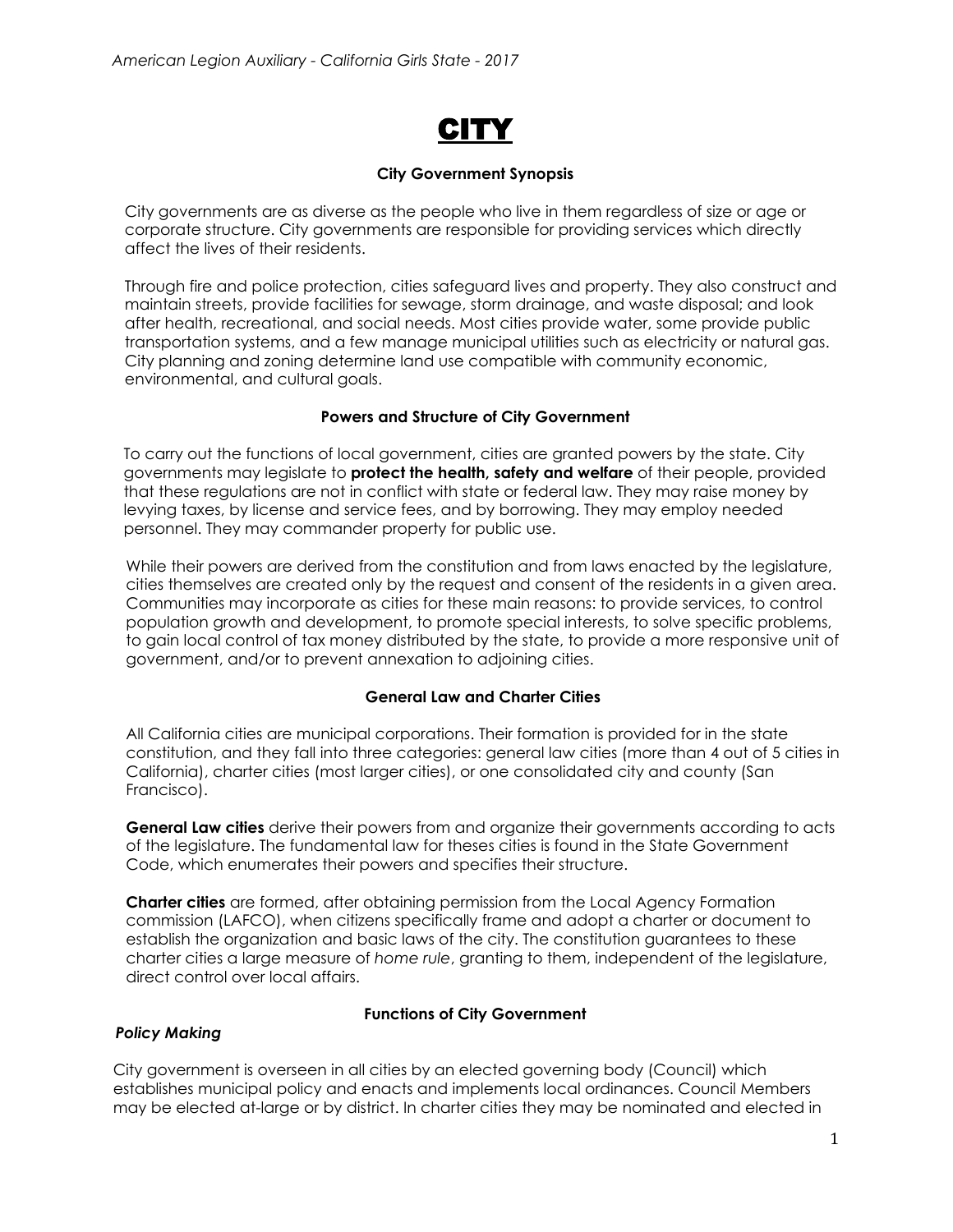any manner stated in the charter. **All city elections are non-partisan.** In most cities, except for very large ones, the council members and the mayor are part-time positions.

The constitution gives the voters in all cities the right to exercise the initiative and referendum, and to recall elected officers. Meetings of City Councils and Commissions or other advisory bodies must be open to the public as provided for in the Brown Act.

In **general law cities,** councils of five, seven, or nine members are elected for four-year, staggered terms. The City Clerk and Treasurer are also elected and serve four-year terms, unless by popular vote these offices have been made appointive. The Chief of Police and other officers are appointed by the City Council or the City Counselor under merit system procedures.

# *Administration*

Two forms of administrative organization exist in California cities: the Council-Manager system and the Mayor-Council system.

Under the **Council-Manager** administration, the elected Council provides political leadership and makes policy, while a full-time, professional Manager directs city departments in carrying out that policy. The Mayor of the city may be directly elected or selected by the Council from among its members.

In most **Mayor-Council** cities, usually small general law cities, the Mayor, chosen from among the Council Members, is merely the council's presiding officer and the city's ceremonial head. The Council has substantial administrative, as well as legislative power, with all department heads reporting directly to the council.

# *Planning*

Municipal planning agencies are established in most cities. They may be in the form of a Planning Commission, a City Council, a professional planning department, or a combination of the above. All California cities are mandated to develop a **general plan,** consider **environmental impact reports,** and periodically review their **capital improvements program.**

The **planning commission** also has major responsibility for recommending to the City Council the adoption of zoning laws. While the planning may also be concerned with the city's building regulations, often a separate building commission formulates local building standards and approves applications for building permits.

Although renewal projects to clear and rebuild or rehabilitate blighted areas are determined locally, state law details the procedures to be used. A city may activate a redevelopment agency or local housing authority by an ordinance declaring the need for urban renewal or a housing program.

# *Boards and Commissions*

Many city functions are overseen, where deemed appropriate, by various city boards and commissions, most of which are advisory to the City Council. Advisory boards or committees may be established by special ordinance. Since their tasks reflect community concerns, these bodies gather information on issues, hear arguments, weigh values, and recommend action to the council.

Besides the Planning Commission, most cities have a Civil Service or Personnel Board and a Park and Recreation Commission. Cities may establish many other bodies such as a Youth Board, a Solid Waste Management Board, a Traffic Commission, an Airport or Harbor Commission, a Civil Defense or Disaster Board, an Art or Historical Commission, and a Human Relations Commission.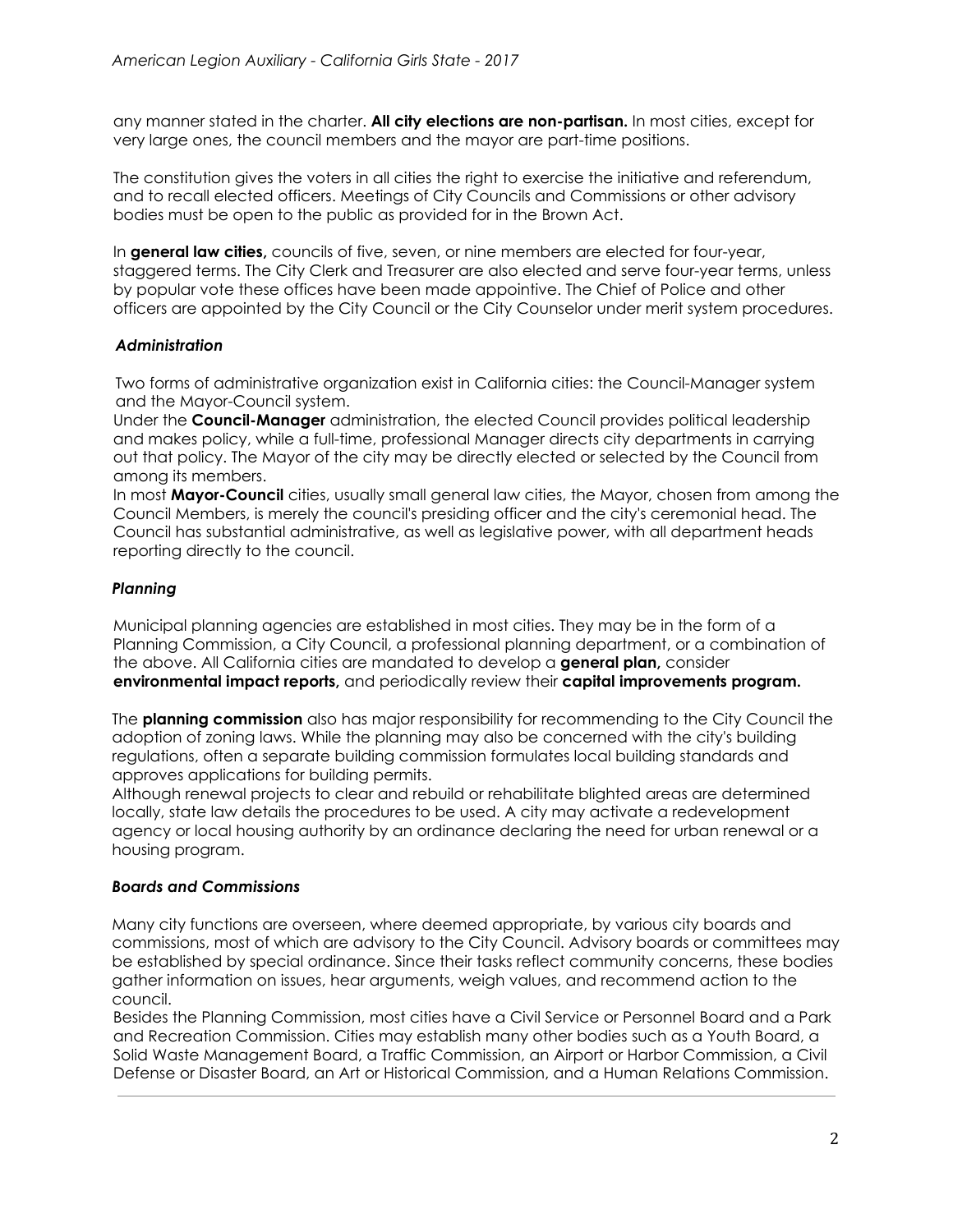## **City Procedure at California Girls State**

At Girls State we are organized into **general law cities**. Each city elects five members to the City Council who then select one of their members to be Mayor. A Clerk and a Treasurer are also elected.

In order to get the process started smoothly, the City Counselor selects an acting City Clerk, acting City Treasurer, and an acting Mayor from among the first arrivals. They are each given a folder with instructions to help them do their job. The acting City Clerk should obtain all election forms and supplies from the Girls State Chief Counselor's office. **All city forms are printed on GREEN paper.** Instructions and other valuable information may be in different colors!

At the third city meeting, the acting City Clerk should fill out and post on the bulletin board a *Notice of Election* **(#1)**. At the appropriate time she will issue to each candidate a *Declaration of Candidacy* **(#3)**. The candidate will appoint a verification deputy which is part of form **(#3)**. At the city level only, the candidate may be her own verification deputy.

The *Declaration of Candidacy* is to be filled out and signed by the candidate. The verification deputy will get the required number of signatures for the candidate on the *Nomination Paper* **(#4)**. She will affirm that those signatures are correct by filling out the *Verification Deputy's Affidavit* **(#5)**. The candidate will return the forms to the acting City Clerk and pay the filing fee of \$5.00.

#### **Each form needs to be filled out individually and notarized in numerical order.**

At Girls State, on the city level, a minimum of five (5) and a maximum of seven (7) valid signatures are required for each candidate. A voter may sign as many nomination papers as there are positions to be filed for that office. Therefore, a voter may sign five times for City Council, once for Clerk, and once for Treasurer. When the time limit has been reached (see daily schedule) for circulation of the nominating papers, the acting City Clerk with her deputies closes her office and verifies the signatures by checking the roster. She then prepares and posts a List of Candidates**, City Nominees for Public Office (#6)** who have qualified for the elective offices.

**IMMEDIATELY AFTER THE VERIFICATION** a copy is delivered to the Chief Counselor's office**.**

The **Election Commissioner** appoints the election officials (one Inspector, one Judge, and two Clerks) to conduct the election. These election officials set up the polls, staff them, and verify and post the results according to the instructions in the election board folder.

After receiving the report from the election officials, the acting City Clerk prepares a *Certificate of Election* **(#10)** for each successful candidate and administers the Oath of Office at the next city meeting.

Before a successful candidate can officially take office, she must prepare and submit a *Statement of Expenses* **(#12)** to the acting City Clerk. Unsuccessful candidates must also prepare and submit form **(#12)** to the acting City Clerk. Violation of this campaign finance law will prevent a person from taking office or becoming a candidate for any other office at Girls State.

# **Duties of Elected Officials**

**City Council**—**Immediately following** the posting of the election results, the City Council will meet to elect a Mayor. At future council meetings they shall consider local ordinances and laws to promote the efficient management of the city. The City Council also appoints various city officials such as Chief of Police, City Attorney, and the directors of any departments necessary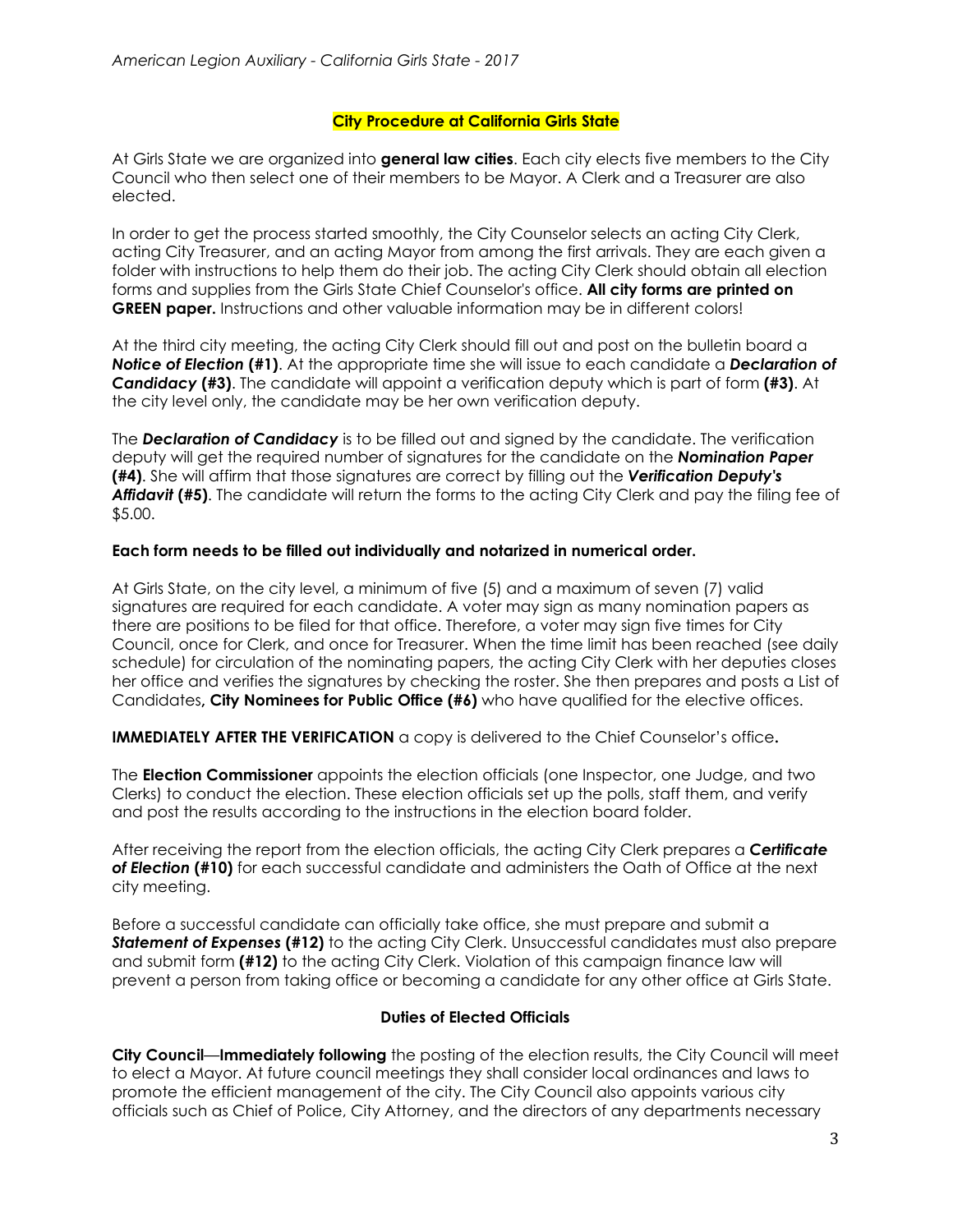for the proper functioning of the city.

**City Clerk**—Takes minutes at all council meetings, is responsible for city supplies, and assists County Clerk at county and state elections. The Clerk gives each appointed official a City *Certificate of Appointment* **(#8)**.

**City Treasurer**—Prepares a city budget for approval by the council, collects fees and fines, and serves as a deputy county assessor. City Treasurers will be called upon to assist the County Treasurer in submitting a bid for federal budget allocations.

The city organization is the first opportunity a citizen has to participate in government at a level which is probably the most useful to her in later life. Since it continues to operate throughout the session, it is strongly recommended that each Girls State Citizen actively participate in her city to enable her to become better known to her fellow citizens.

**It must be remembered that this is an elective form of government and only the elected city council votes on issues.**

# COUNTY **County Government Synopsis**

Counties are geographical and political subdivisions of the state and thus serve as important administrative units for state and federal laws, programs, and services.

# **Powers and Structure of County Government**

Today's 58 counties in California vary greatly in size, geography and population. San Bernardino County, the largest in area, is 46 times as large as Santa Cruz County, the smallest except for the combined city-county of San Francisco. The population of megalopolis Los Angeles County is almost 10 million, while only about 1,200 people live in the mountains and forests of Alpine County.

Although the legislature may not pass special laws for one particular county, it may classify counties by population. For example, they may enact statutes which are uniform for a classification. The legislature grants broad discretionary powers to counties, permitting them to adapt their internal structure, operations, and programs to local conditions.

#### **County Formation**

There have been many changes in the boundaries of counties. The state constitution requires that formation of a new county or consolidation of two or more existing counties into one must be approved by a majority of those voting on the question in each county concerned. The governing body of each county must also approve the boundary change.

# **General Law and Charter Counties**

The state constitution provides for three classes of county government: general law, charter, or consolidated city/county. There are 12 charter counties: Alameda, Butte, Fresno, Los Angeles,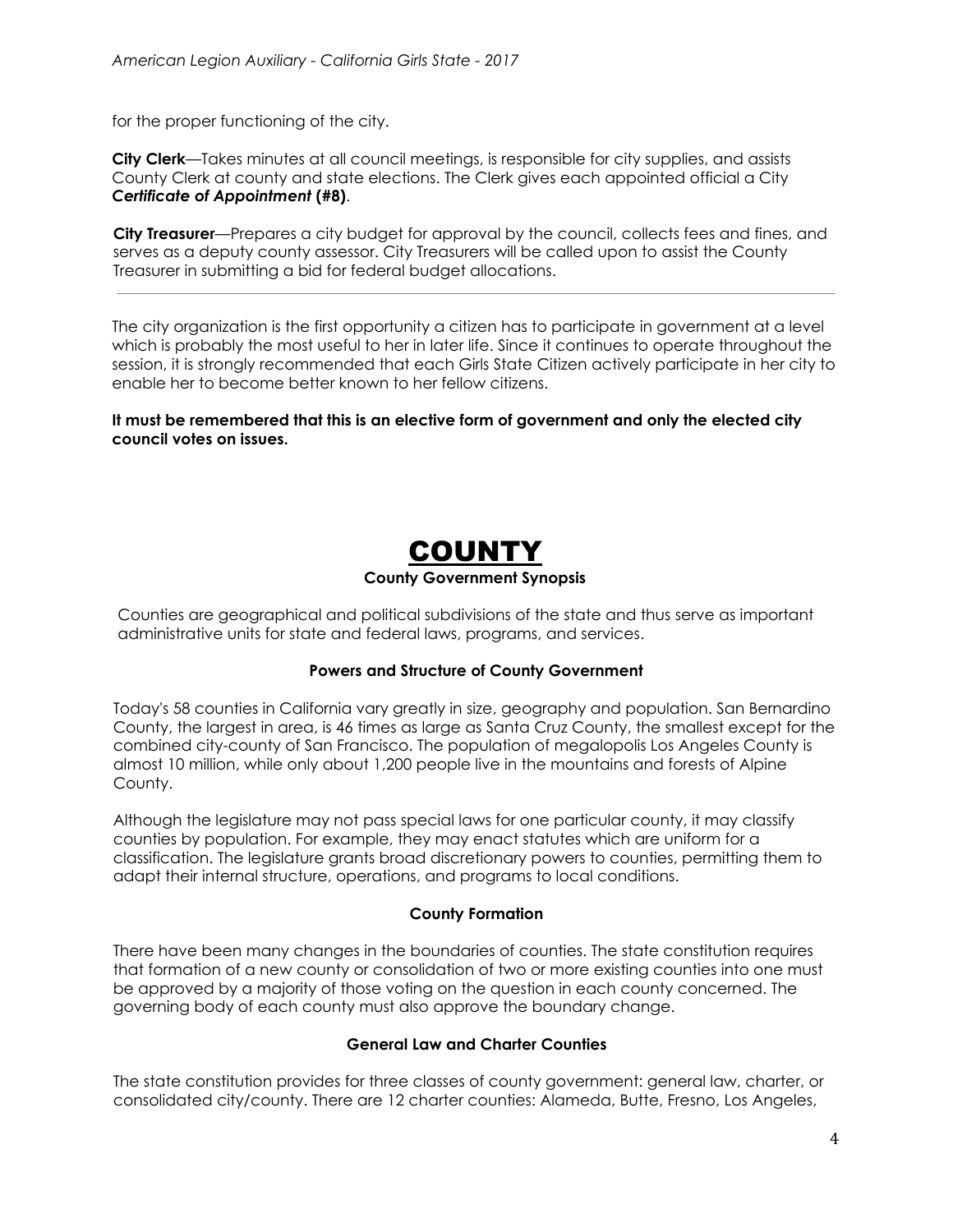Placer, Sacramento, San Bernardino, San Diego, San Francisco, San Mateo, Santa Clara and Tehama.

The main difference between general law and charter counties lies in the way they can organize and select their governing bodies and officers. Every county is required to elect a governing body—a board of supervisors. **General law counties** elect supervisors by district, while **charter counties** have the option of electing them at-large or by district. Except for the constitutional requirement that every county have an elected Sheriff and District Attorney, charter counties have considerable freedom, when drafting their charters, to determine what other officers they will have, their powers and duties, and whether they will be elected or appointed. General law counties are regulated by statues which specify their principal officers, assign their duties, and require that they be elected by the people.

# **Functions of County Government**

# *Policy Making*

California counties have 5 supervisors elected for four-year, staggered terms on a nonpartisan ballot. If a supervisory position becomes vacant between elections, it is filled by the Governor, for general law counties. Charter counties may make other provisions for filling vacancies. In all counties, supervisorial district boundaries must be adjusted after each federal census so that the population of all districts is as nearly equal as possible.

The **Board of Supervisors** is the legislative and executive body of county government. They pass all ordinances governing the county and are responsible for seeing that functions delegated to the county are properly discharged. They have responsibility for overseeing a variety of services to county residents.

# *Administration*

**A Chief Administrative Officer** is appointed by the board of supervisors in most of the counties in the state. This officer is responsible for implementing board decisions, preparing the county budget, carrying out studies to provide the supervisors with information needed in making decisions, and generally coordinating county administration.

**The County Clerk** usually serves as both the Clerk of the Board of Supervisors and Chief elections official. The Clerk is also constitutionally mandated to be Clerk of the Superior Court. The Clerk's office is responsible for the county's record management, and for providing records upon the request of the public, in compliance with the California Public Records Act. In some counties a **County Recorder** keeps records of births, deaths, marriages, all instruments recording real property, and other documents required by law.

**A County Counsel** may be appointed by the supervisors to serve as chief legal advisor on civil matters for the county.

A county may adopt a civil service system administered by an independent **Personnel Board.** Most counties have some form of civil service covering most of the non-elected personnel.

**The Public Administrator** is responsible for the administration of the estate of a person deceased without apparent heirs. On appointment by the court, the Public Administrator serves as guardian for persons, often minors or the elderly, who are not competent to manage their affairs and lack private assistance.

# *Finance*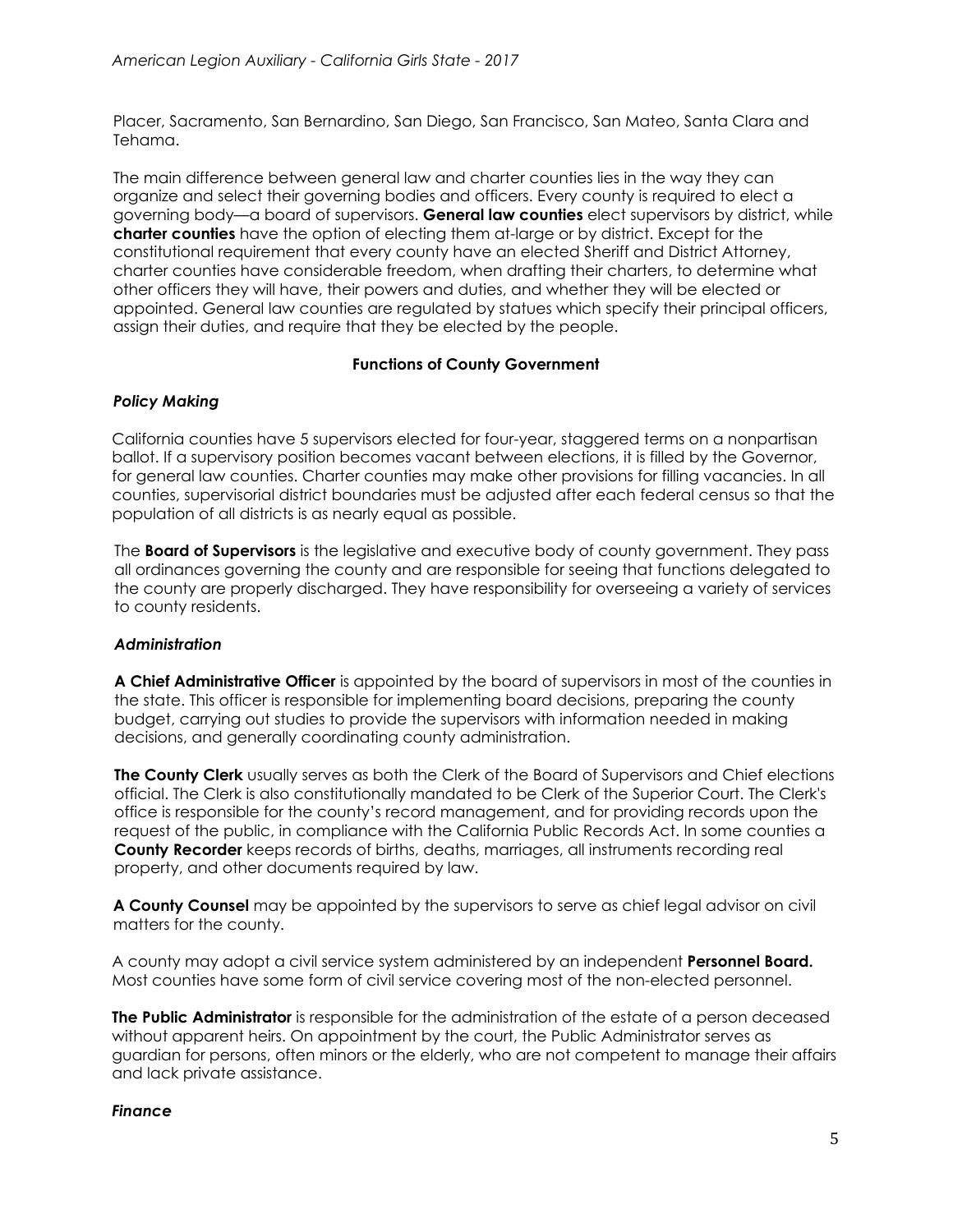The Chief Financial Officer for the county is the **Auditor** or **Director of Finance**. The Auditor sees that the financial records of all county officers and departments are in order, reports on the state of the county's finances, and authorizes expenditures by warrants.

The **Treasurer** is custodian of the county's money (including investing the county money), pays county obligations on warrants from the Auditor, and assists in the collection of taxes. They will also be responsible for supervising and selecting bids from cities within their county for the \$250,000 federal budget allocations.

The **Assessor** appraises property in the county which is subject to taxation.

The **Tax Collector** collects all county taxes and deposits them with the Treasurer

#### *Planning*

In general law counties, the **Planning Commission** is composed of five to nine members appointed by the Supervisors. The Planning Commission prepares and maintains a master plan for physical development of the county, reviews development plans for environmental impact, and acts as a board of zoning adjustments. The Commission is an advisor to the Supervisors, who approve and implement recommendations and serve as the Court of Appeals in disputes between citizens and the commission.

#### *Law Enforcement*

The **Sheriff** is the Chief Law Enforcement Officer in all unincorporated territory. The Sheriff apprehends law violators and is in charge of the jail. She implements programs to prevent crime, reduce delinquency and rehabilitate criminals.

The **District Attorney** is the public Prosecutor and, in counties without a county counsel, performs the counsel's duties, as well. The District Attorney prosecutes those accused of crimes, and presents evidence of crime to the grand jury.

A **Public Defender** is appointed to defend persons charged with offenses who are unable to pay for attorney services. The Defender may bring civil cases on behalf of indigents for claims not over \$100 or defend them in civil suits, if no other legal aid is available.

The **Coroner** investigates causes of deaths occurring without medical attention under violent or unusual circumstances.

In most counties a **Probation Officer** supervises residents who are placed on probation or parole from prison or juvenile detention.

# *Education*

County offices of education operate their own educational programs such as schools at juvenile halls, regional occupation centers providing job-related training, environmental education schools, special education classes, schools for handicapped students, and even provide administrative and supportive services to small local school districts.

The **County Superintendent of Schools** is the chief executive officer of a county Office of Education. The Superintendent also serves as Secretary of the county Board of Education, which is the policymaking body for the county office of education and serves as the governing board for all educational programs operated at the county level. The constitution provides for a superintendent of schools in each county; voters determine whether that superintendent is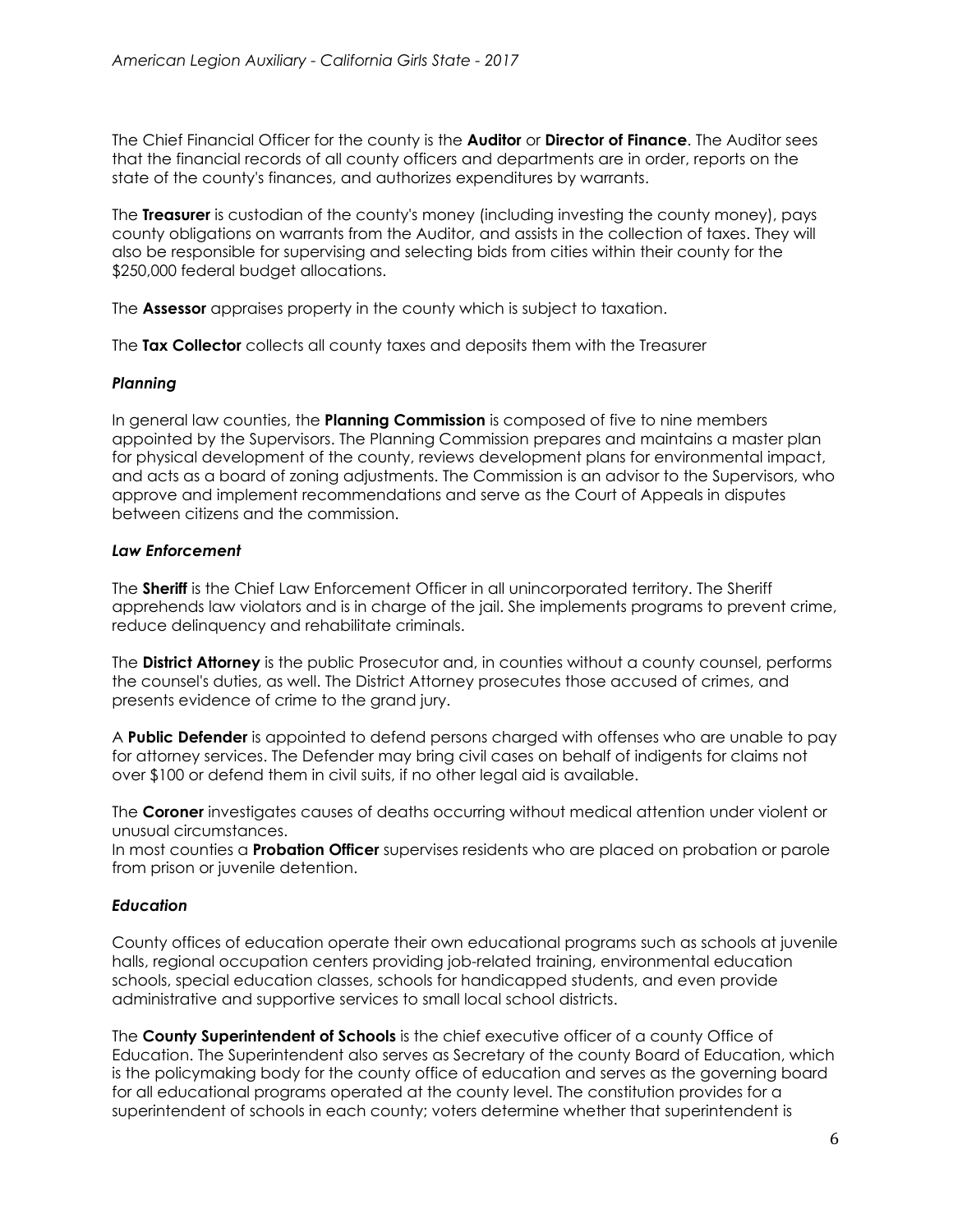elected or appointed.

## *Health and Welfare*

An important responsibility of the supervisors is the administration of welfare programs mandated by state law. **County Welfare Departments** determine eligibility and benefits for aid to families with dependent children, MediCal, and food stamp programs. They also deliver social services to eligible persons in need of child care, family planning, health, and homemaker services. They offer protective services to adults and are required to provide foster care to children in danger of abuse and exploitation. They also license care facilities and provide information and referral services. Some counties also provide emergency housing, legal assistance, substance abuse programs, and adoption services.

# *Public Works*

Some counties employ a **Director of Public Works** to assume responsibility for county buildings, roads, waste disposal, sewage treatment, flood control, and drainage projects. A **County Surveyor** conducts surveys requested by the supervisors or the court, keeps survey records, and supplies maps required by the recorder's office. *Libraries*

Free public libraries are established and maintained, and **County Librarians** are appointed by the board of supervisors.

# *Other Offices*

Other county offices mandated for general law counties include a **Fire Marshal, Fish and Game Warden, Livestock Inspector,** and a **Sealer of Weights and Measures.** Boards of Supervisors may appoint an **Agricultural Commissioner** and a **Public Information Officer**.

# **County Procedure at California Girls State**

At Girls State, we are organized into **charter counties**. Each county will elect five Supervisors to the county Board of Supervisors who then select one of their members to be the Chairman. A county Clerk, Recorder/Auditor, Treasurer/Tax Collector, Assessor, Superior Court Judge, District Attorney, Sheriff/Coroner, Superintendent of Schools, and Public Defender are also elected. At Girls State, the county is a Unified School District and the five trustees are elected at-large.

In order to get the process started smoothly, the County Manager selects an acting County Clerk and acting Chairmen of the Board of Supervisors. They are each given a folder with instructions to help them do their job. The acting County Clerk will get election forms from the Chief Counselor's office. **All county forms are on YELLOW paper.** At Girls State, the City Clerks are automatically appointed to serve as Deputy County Clerks to help with county and state elections.

At the third county meeting, the acting County Clerk should fill out and post on the bulletin board a *Notice of Election* **(#1)**. At the appropriate time she will issue to each candidate a *Declaration of Candidacy* **(#3).** The candidate will appoint a verification deputy which is part of form **(#3)**.

The *Declaration of Candidacy* is to be filled out and signed by the candidate. The verification deputy will get the required number of signatures for the candidate on the *Nomination Paper* **(#4).** She will affirm that those signatures are correct by filling out the *Verification Deputy's*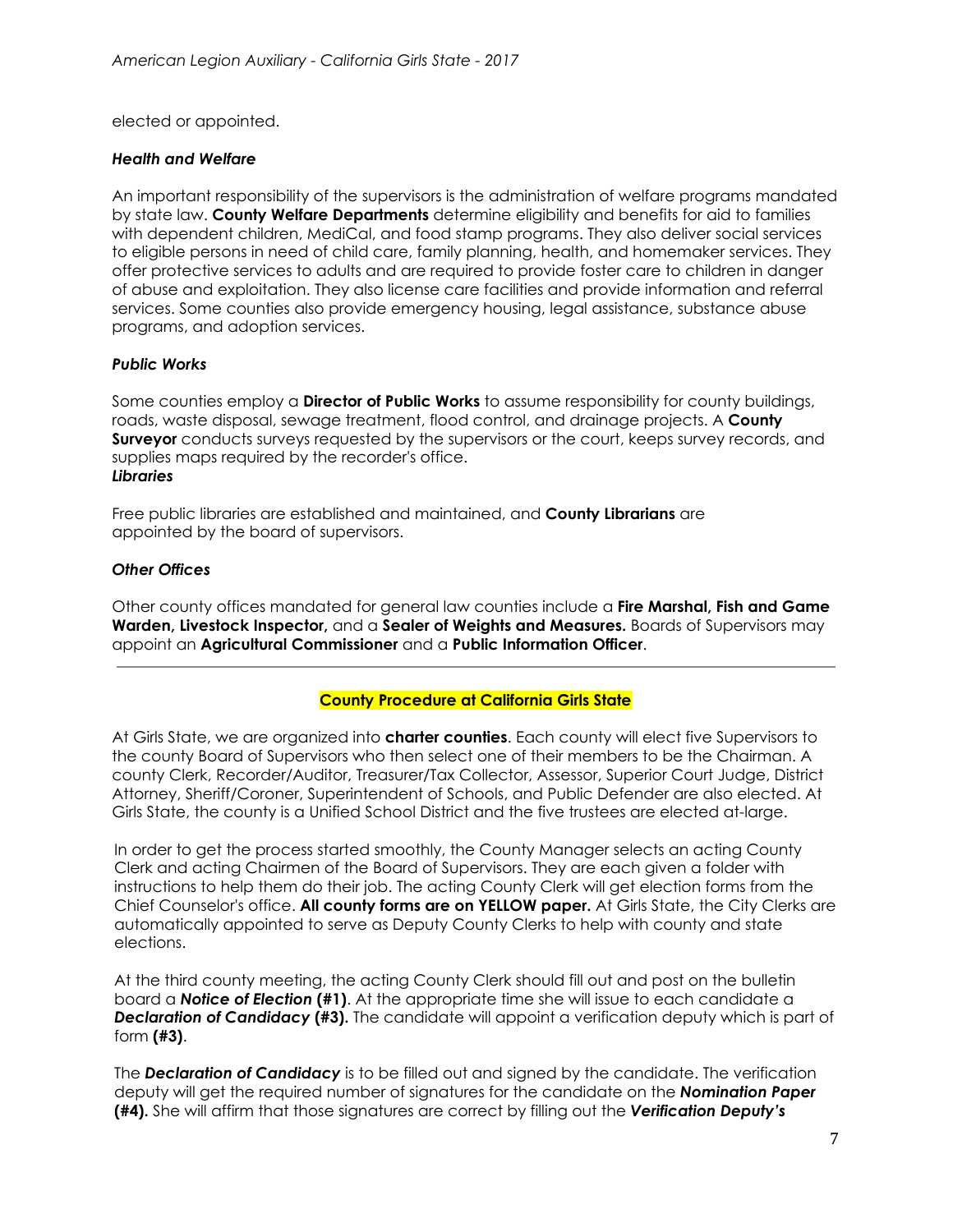*Affidavit* **(#5)**. The candidate will return the forms to the acting county clerk and pay the filing fee of \$10.00..

## **Each form needs to be filled out individually and notarized in numerical order.**

At Girls State, on the county level, a minimum of ten (10) and a maximum of fifteen (15) valid signatures are required for each candidate. A voter may sign as many nomination papers as there are positions to be filed for that office. Therefore, a voter may sign five times for a county Supervisor and Board of Education, and once for all other county elected positions.

When the time limit has been reached (see daily schedule) for circulation of the nominating papers, the acting County Clerk with her deputies (elected City Clerks) closes her office and verifies the signatures by checking the rosters. She then prepares and posts eight (8) List of Candidates, **County Nominees for Public Office (#6)** who have qualified for the elective offices. 2 will be posted in each city. **IMMEDIATELY AFTER THE VERIFICATION** a copy is delivered to the Chief Counselor's office**.**

Each city's **Election Commissioner** appoints the election officials (one Inspector, one Judge, and two Clerks) to conduct the election. These election officials set up the polls, staff them, and verify and post the results according to the instructions in the election board folder.

When election results have been compiled in each city, they are brought to the acting County Clerk who totals them for the county and reports the results to the Chief Counselor immediately. The acting County Clerk prepares a *Certificate of Election* **(#10)** for each successful candidate and administers the oath of office at the next county meeting.

Before a successful candidate can officially take office, she must prepare and submit a *Statement of Expenses* **(#12)** to the acting County Clerk. Unsuccessful candidates must also prepare and submit form **(#12)** to the acting County Clerk. Violation of this campaign finance law will prevent a person from taking office or becoming a candidate for any other office at Girls State.

# **Duties of Elected Officials**

**Board of Supervisors – Immediately following** the announcement of election results, the county Board of Supervisors will meet to elect a Chairman. At future county meetings, they shall draft and enact ordinances proposed by themselves, the public, other county officials, and appointed commissions. They will also appoint commissioners for the proper functioning of the county (examples of County Commissions: Health and Human Services, Gaming/Liquor, Utilities, Public Transit, Public Safety/Law Enforcement). The Board of Supervisors facilitates the whistle stop tour, adopts the budget submitted by the auditor, and sets salaries for all county officials (paid out of collected taxes).

**County clerk** – Takes minutes at all county meetings, serves as the Clerk for the Superior Court, accepts applications for appointments, coordinates checking of petitions for state election with City Clerks, and is responsible for all county supplies. The Clerk gives each appointed official a County *Certificate of Appointment* **(#8)**.

**Recorder/Auditor -** Prepares the budget from the requests of other public officials, appoints deputies to assist in the preparation of the budget, audits the Treasurer's books, and times the various commission reports at county meetings. She also serves as timekeeper for speeches. In CA Girls State, Recorder and Auditor are combined into one elected position.

**Treasurer/Tax Collector -** Collects taxes as set by the state, keeps county financial records, and pays bills and salaries as directed by the board of supervisors. In CA Girls State, Treasurer and Tax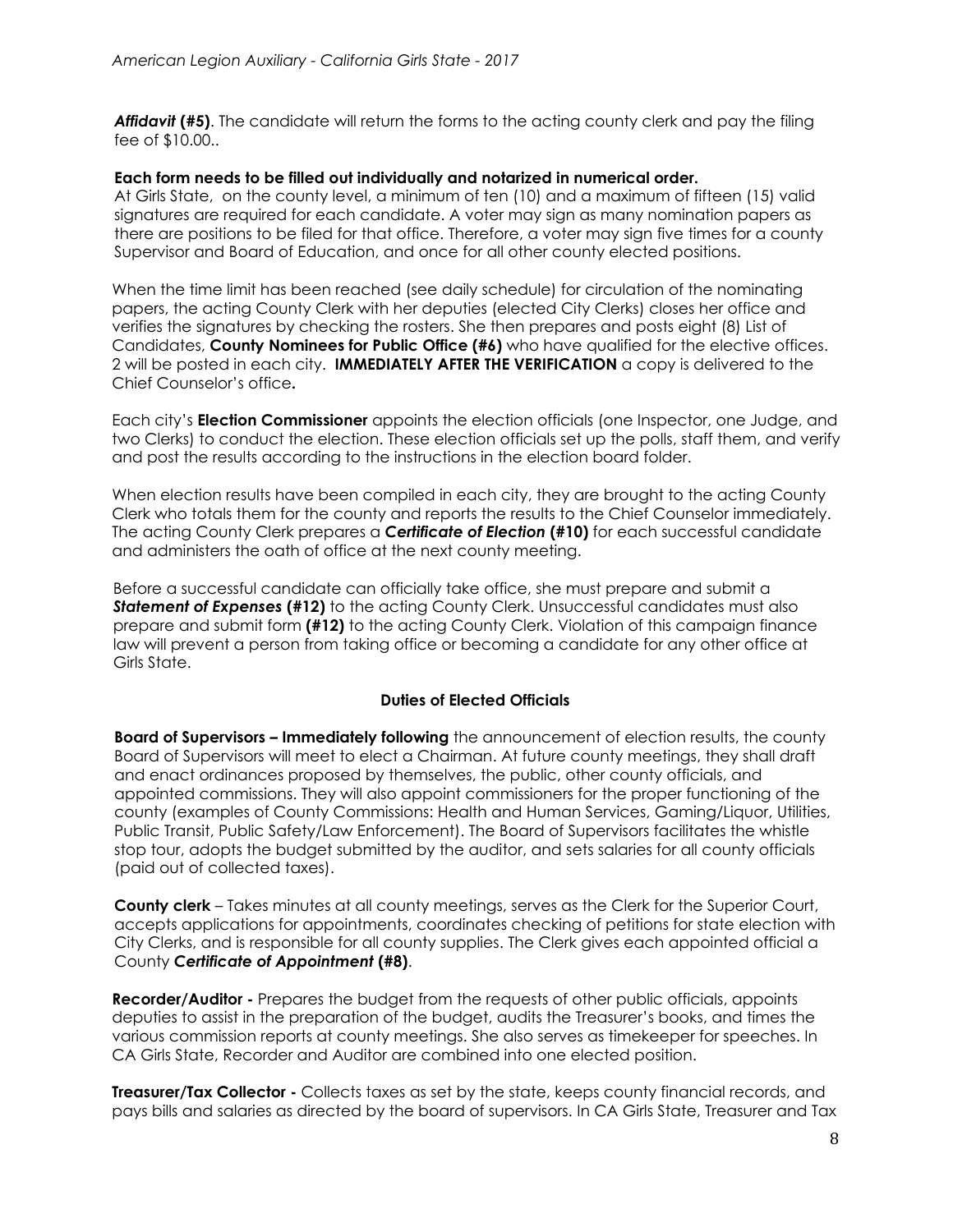Collector are combined into one elected position.

**Assessor -** Assesses the property (rooms) of county residents (real or imaginary) and prepares a report of property assessments for Treasurer/Tax Collector. **Superior Court Judge –** presides over the county Mock Trial.

**District Attorney –** serves as the Prosecuting Attorney at the county Mock Trial.

**Sheriff/Coroner –** enforces county ordinances, participates in the county Mock trial as a Bailiff, apprehends criminals, and processes dead bodies (real or imaginary).

**Superintendent of Schools –** submits a budget for the county schools to the Auditor, makes recommendations on policies to the Board of Education, forms a coalition of other school boards to influence the legislature, and acts as a Secretary for the Board of Education. The Superintendent also participates as one of four Attorneys in the state Moot Court.

**Public Defender –** Settles the estates of all deceased as reported by the county Coroner and takes charge of personal property of persons who have died and left no one in charge of their affairs. The Public Defender also acts as the Defense Attorney in the county Mock Trial.

**Board of Education** – establishes some general policies affecting schools in the county. They also approve the budget submitted by the county Superintendent of Schools.

The county organization is the second opportunity a citizen has to participate in government at a level which is probably the most useful to her in later life. Many of the elected county officials are the main participants in the county Mock Trial and some also participate in the state Moot Court. It is strongly recommended for individuals that wish to run for state elections to get to know citizens from other cities to run for a state office.

# **Special Districts Synopsis**

In California, the third level of local government which rivals the city and county in importance is the special district. There are over 4,000 such districts in the state, of which 1,500 are school districts. The others carry out various functions, such as fire protection, street lighting, cemetery maintenance, water supply, irrigation, water storage, and sanitation.

These special districts are organized to provide a single or multi-purpose government that will render service which cannot be provided by any other means to the people living within a given area.

# *Types of Special Districts*

In the California, there are four types of special districts which render distinct services to the people of the area.

**Municipal Type Districts**—The municipal type of district provides fire protection, water service, street lighting, and sanitation for the outlying unincorporated areas.

**Metropolitan or Regional Districts**—These districts administer certain functions which cannot be handled effectively by individual cities or counties. These functions include such services as regional parks, air pollution control, sewage treatment and disposal, port and harbor facilities, bridges, and water or electricity supply.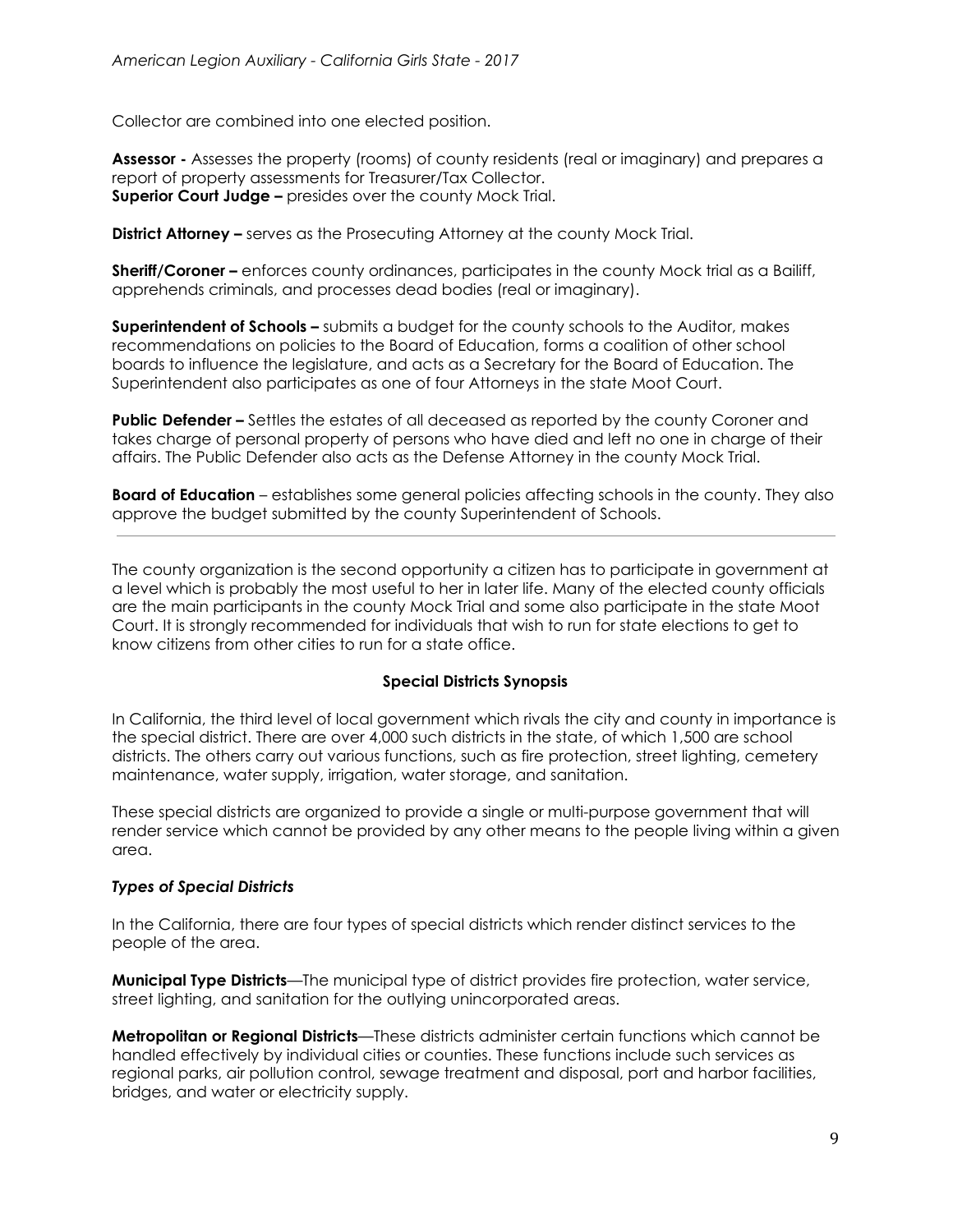**Agricultural Districts**—This type of district concerns itself with irrigation, reclamation, drainage, and soil conservation in the rural areas. The most important functions of this type of district are water procurement operations, construction of canals and distribution systems for irrigation water, and drainage and reclamation of swamps and submerged lands. **School Districts**—In California, all education of young people is provided for by the school district. The five different types of school districts include elementary districts, high school districts, unified (K—12) districts, junior college districts, and college districts.

## *Powers and Structures of Special Districts*

Some districts are governed by an independent elective board, chosen at large or from a subdivision of the district. Others are governed by the county Board of Supervisors. Special districts have the power to execute contracts, employ personnel, issue bonds, acquire and dispose of property, sue and be sued, adopt their own budgets, and do other things necessary to carry out the district's purpose.

#### *Functions of the School Board*

The School Board sets local educational policies within the limits of state law and determines the curriculum. It adopts a budget and authorizes operating and capital expenditures, including books and equipment, and teacher and other staff salaries. The most important task of a school board is to appoint a superintendent to administer the district; and to work with that superintendent and the community to create an environment that meets the educational needs of each child.

The ten member State Board of Education, appointed by the Governor, and the Department of Education, whose chief administrative officer is the elected State Superintendent of Public Instruction, is responsible for studying the educational needs of California and for adopting plans for the improvement of the school system from Kindergarten to grade 12. While the Board develops general policy, both the legislature and local school boards exert strong influence on the direction of educational policies and programs and implement such policies created by the state.

# **Special Districts at California Girls State**

At Girls State, we will organize a unified school district in each county. Each county will elect a **four member board of education** and a **county superintendent of schools** at the county election; and that county board and superintendent will establish general policies to establish the kind of school district that it wants. For example, the Board of Education addresses issues such as: the location and number of elementary, the establishment of magnet schools, the grade level configuration, disciplinary policies, parent involvement, curriculum, the implementation of bilingual and special education programs, and the maintenance of facilities. At CA Girls State, the School Board utilizes its imagination to develop their ideal school district. The Board will hold a hearing to decide what they want to accomplish and develop a plan to benefit their schools.



**State Government Synopsis**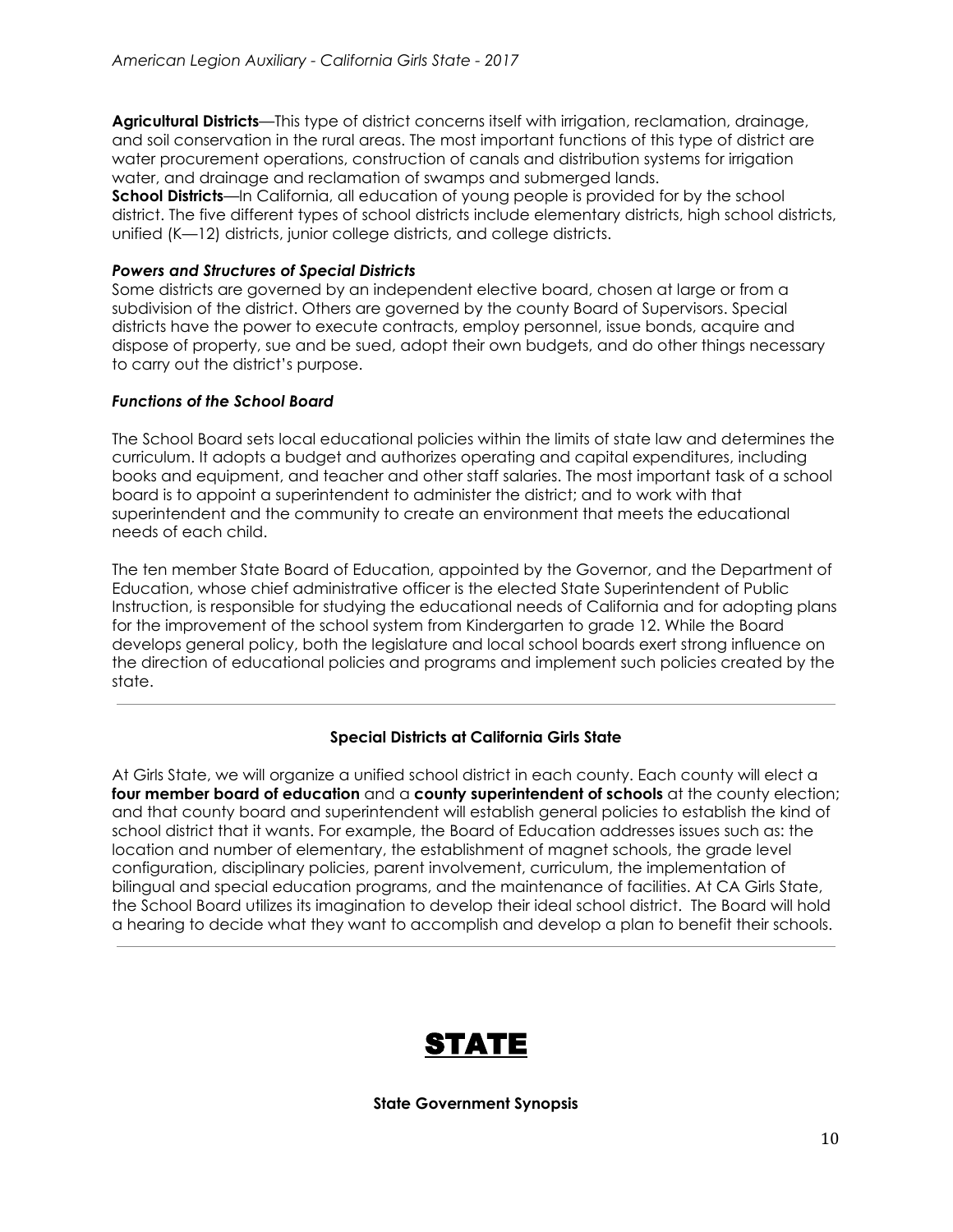There are three major branches of the state government: the legislative (the law making branch that creates or enacts the law); the administrative (the executive side of government that enforces the laws); and the judicial branch (the court system that applies the laws which the legislature has passed and interprets the conduct of the executive department in enforcing those laws).

At the state level, the three functions of government are theoretically separated (as they are on the federal level), but in practice the legislative and executive branches often work together on shaping proposed legislation. The experience of the executive branch in implementing past legislation and coping with new problems provides legislators with information and ideas.

#### **Legislative Branch**

The state legislature is the law making branch of government. The legislature is composed of the upper house (Senate) and the lower house (Assembly). California is divided into 40 Senate districts and 80 Assembly districts. The lines of the district are adjusted after each national census to reflect changes in population.

Any US citizen 18 years of age or older who has been a California resident for three years and a resident of a legislative district for the one year immediately preceding the election is eligible to hold legislative office. Legislators are elected on a partisan ballot. Senators serve four year terms and Assembly members serve two year terms. All of the Assembly seats and one half of the Senate seats are up for election every even-numbered year. A vacancy in either house is generally filled by a special election.

The Lieutenant Governor presides over the Senate. The Assembly elects its own presiding officer (Speaker of the House).

# *Types of Legislation*

**Bill—**a proposal to make a new law, change, repeal or add to existing state law. As bills are introduced in each house they are given a number. Assembly bills (AB) and Senate bills (SB) are given a number in the order in which they are introduced.

**Constitutional Amendment**—a resolution proposing a change in the constitution. It is known as an ACA or a SCA depending on the house or origin. It must be approved by 2/3 of the members of each house by a certain deadline in order to qualify for a statewide ballot. A constitutional amendment must be approved by a majority of the voters to take effect.

**Concurrent Resolution**—used to adopt joint rules, establish joint committees, commend persons or organizations or express legislative intent. It needs only a majority vote of each house to pass. It is known as an ACR or SCR depending on the house or origin.

**Joint Resolution**—usually urges passage or defeat of legislation pending before the US Congress. It is known as an AJR or SJR depending on the house or origin.

**Resolution**—expresses the sentiment of either the Assembly (AR) or the Senate (SR). It can be used to create an interim committee, amend a house rule, congratulate an individual or group, etc. It is usually adopted by a majority voice vote.

# *Public Input*

Legislators enact laws on behalf of the people of the state. Citizens have the right to express their views on proposed measures as individuals, in cooperation with others and through legislative advocates. Views can be expressed in many ways, i.e. letters to legislators, testimony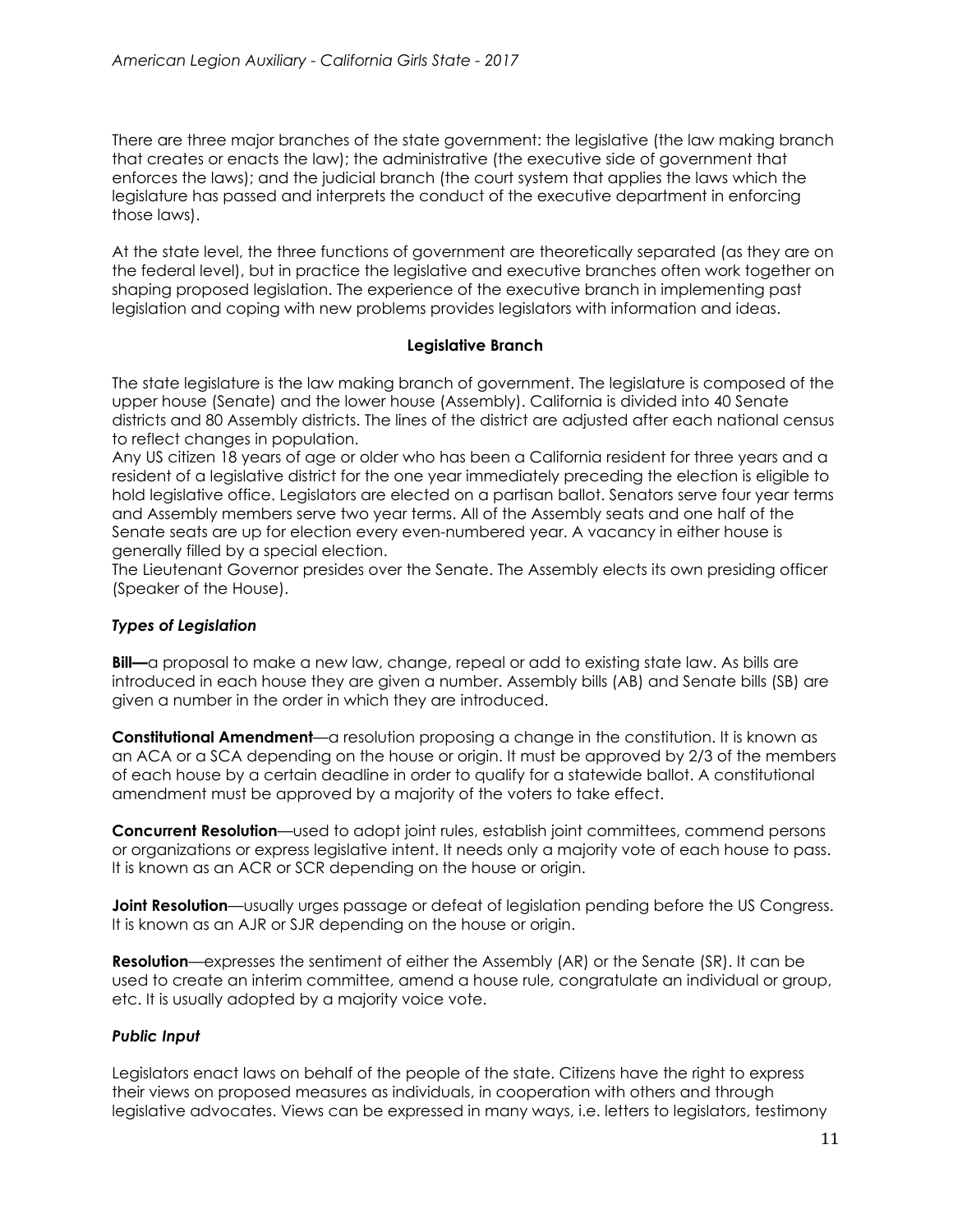before committees, personal visits to legislators, and public information campaigns.

## *Initiative and Referendum*

Citizens in a representative democracy rely primarily on their elected representatives to make the laws. However, the people of California reserve to themselves the power to initiate and annul laws by using direct legislation known as initiatives and referendums.

**Initiative**—gives the voters the power to propose a new law (statutory initiative) or to propose a change in the state constitution. A change in the state constitution is called a constitutional amendment initiative.

**Referendum**—is used to demand that a measure enacted by the legislature and signed by the governor be referred to the electorate before going into effect. California does not permit the use of referendums to challenge election laws or provide for tax levies or appropriations for current expenses.

Both referendums and initiatives are constitutionally guaranteed to the people of California to use at the local and state government levels. At the local levels, a completed initiative petition is presented to the appropriate elected body (either City Council or Board of Supervisors) and the governing body may adopt the proposal without change thereby ending the process. If they refuse to act, the issue will be decided at the next election or a special election will be called, providing enough signatures are on the petition for it to qualify.

# *Lobbying*

Lobbying is a form of advocacy with the intention of influencing decisions made by the government by individuals or more usually by Lobby groups; it includes all attempts to influence legislators and officials, whether by other legislators, constituents, or organized groups. A *Lobbyist* is a person who tries to influence legislation on behalf of a special interest or a member of a lobby. The Lobbyist participates in activities that seek to influence specific legislation. Legislation, in turn, is defined as action by any state legislature, any local council or similar governing body, or by the public in a referendum, initiative, constitutional amendment or similar procedure. Lobbying activity is broken down into two categories.

**Direct lobbying**—Direct lobbying activities includes contacting members and employees of legislative bodies, Senators, State Legislators, City Council Members, their staff, or others who formulate legislation.

**Grassroots lobbying**—is an attempt to influence the general public on legislative matters. At the local municipal level, some lobbying activities occur with City Council Members and County Commissioners, especially in the larger cities and more populous counties. Lobbying is independent of political activity, which is defined as participating in or intervening in any political campaign on behalf of or in opposition to any candidate for public office.

# **Executive Branch**

The Chief Executive Officer of the State of California is the Governor. The Governor's broad power base allows her influence in the following:

**Financial matters**—the Governor prepares and submits budget or legislature. In California, the Governor has line item veto power which allows her to eliminate a particular item by veto, but not to increase any item.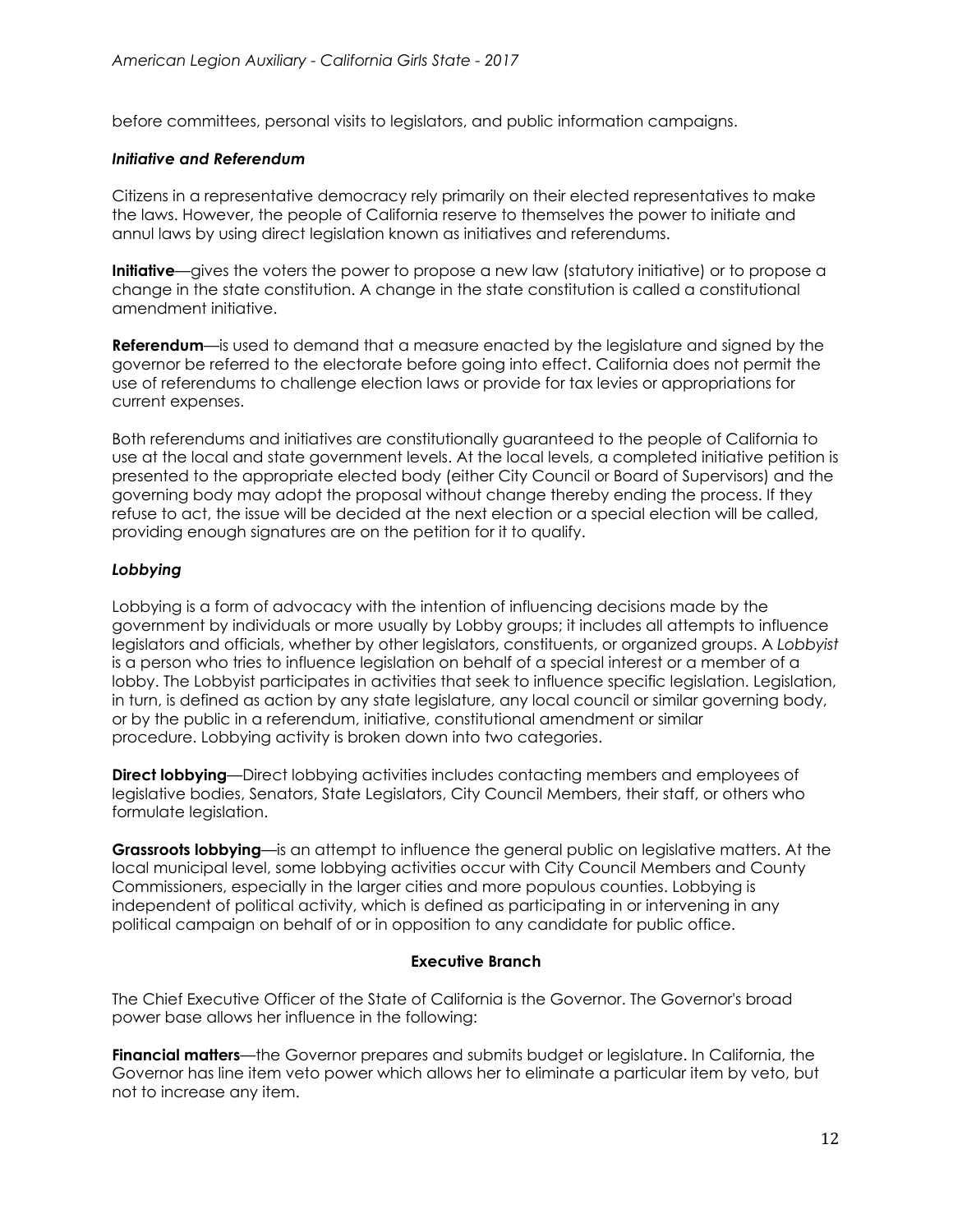**Judicial system**—the Governor nominates Judges of the two highest courts of the state and fills vacancies by appointment in all other courts except federal courts in California.

**Legislature**—the Governor advises the legislature at the beginning of each session as to the condition of the state, recommends legislation, and confers regularly with representatives of the Senate and Assembly. The Governor may call a special session of the legislature to consider a specific issue, such as a fiscal crisis. The Governor appoints individuals to fill unexpired terms of U.S. Senators, Supervisors in general law counties, and state officers when these positions have become vacant through resignation, removal, or death. The Governor is also considered the head of her political party;

**Education**—the Governor appoints members of the Board of Trustees of the California State University system, the Regents of the University of California, the Community College Board of Governors, and the Maritime Academy Board of Governors.

The Governor also makes about 200 appointments, including almost all state department directors and officials in high policy making positions; is the commander in chief of the state militia (National Guard), and ceremonial head of state.

# *Lieutenant Governor*

The Lieutenant Governor fills the office of Governor, in the event of the death of the Governor, or when the Governor leaves the state, even temporarily. The Lieutenant Governor is also presiding officer of the Senate and serves as ex-officio member of a number of important governing boards including the Regents of the University of California.

# *Secretary of State*

The Secretary of State is the official keeper of the records of the state, including articles of incorporation. She is responsible for the state elections; all petitions for elections are filed in this office via County Clerks. All bills passed by the legislature are filed in this office for safe keeping, as is the Great Seal of the State which is affixed to state papers.

# *Controller*

The state Controller is the principle fiscal officer of the state, accounting for and directing the distribution of state money. The Controller's office collects some taxes directly and performs audits to insure that others are collected. This office also administers the state's unclaimed property tax laws, under which it searches for the rightful owners of money and property turned over to the state.

#### *Treasurer*

The state Treasurer is the banker for the state, paying out state funds when authorized by the controller. The Treasurer also has the responsibility of arranging for the issuance, sale and distribution of bonds when the state borrows money.

# *Attorney General*

The Attorney General is the chief law enforcement officer of the state, aiding and supervising county District Attorneys and Sheriffs. The Attorney General is also the legal advisor to the Governor, all state departments, and the legislature. She is the director of the state Department of Justice which represents the state and its officers in civil litigation and in appeals from Superior Courts in criminal cases. The Attorney General's office prepares titles for state initiatives and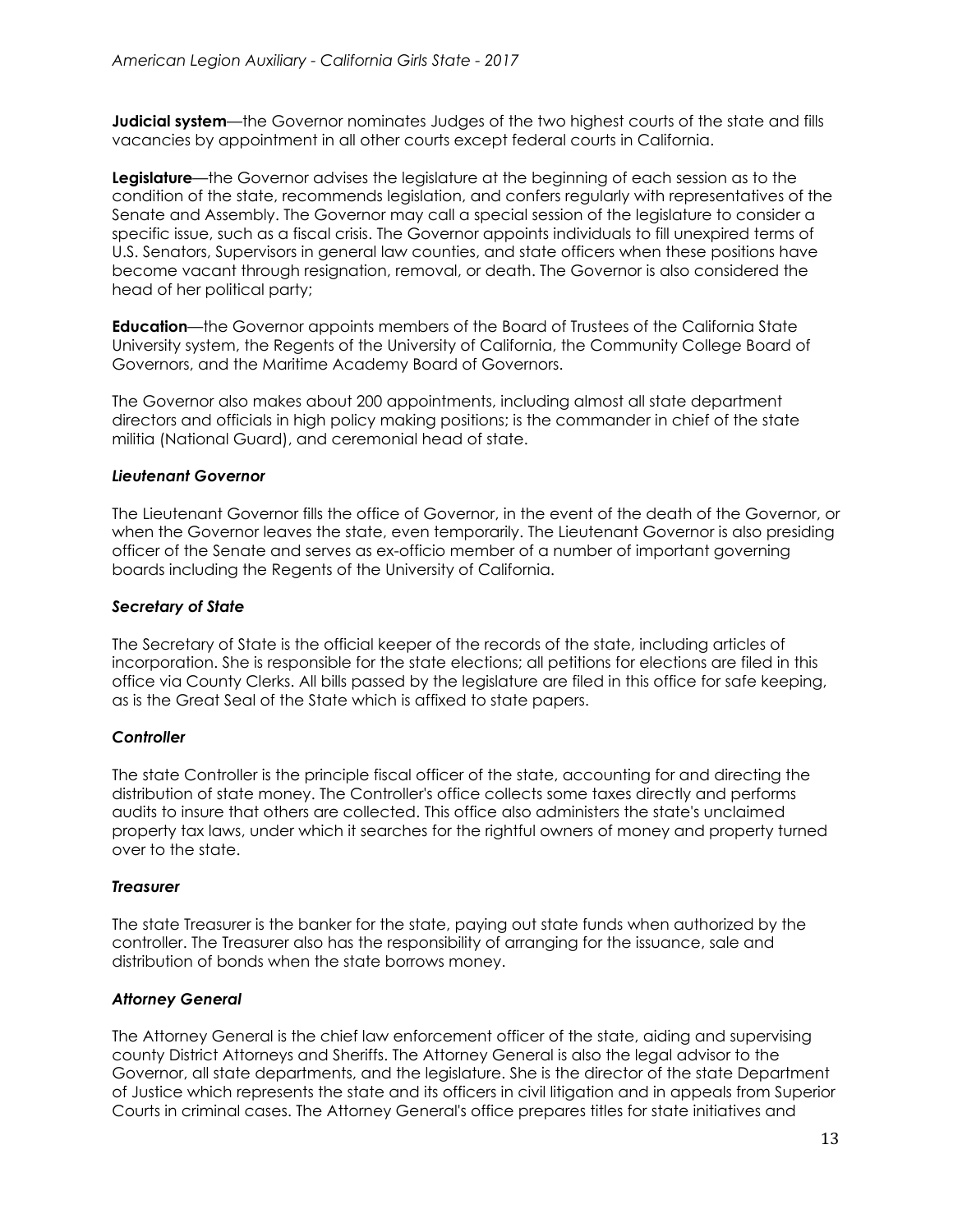referendums.

ALL OF THE ABOVE OFFICES ARE PARTISAN. In California a person of one party may become Governor and a person of another party may become Lieutenant Governor. In some other states each party runs a slate of candidates and voters elect one slate or the other without being able to cast their vote for an individual candidate.

# *Superintendent of Public Instruction*

The Superintendent of Public Instruction is elected state-wide on a non-partisan basis. The superintendent directs the Department of Education, executing policies set by the state Board of Education which is appointed by the Governor. The Superintendent coordinates efforts to secure legislation beneficial to the school system.

#### **Judicial Branch**

The third division of the government pertains to the courts. The courts are concerned with the application of the law. There are two types of law: criminal and civil. **Criminal Law** pertains to alleged violations of California law, violation of the peace, and rights of all citizens of the state. Such lawsuits are started by a District Attorney and are titled, for example, "The people of California vs. John Doe." In the event the defendant is found guilty of having violated the law, she will be penalized by fines payable to the state, and/or sent to jail. Less serious crimes are misdemeanors. The more serious offenses, those punishable by imprisonment of a minimum of one year in a state penitentiary, are felonies.

The other major branch of law, **civil law,** pertains to the rights or responsibilities of individuals toward each other. Cities, counties and state agencies are considered individuals, also. The laws pertaining to marriage, divorce, personal injury, contracts, death and inheritance are all covered by civil law.

# *Types of Courts in California*

The judicial branch is organized by 3 levels: the Superior Courts, the Courts of Appeal, and the state Supreme Court.

**Superior Courts-**At the superior court level, a judge and/or a jury hears witnesses' testimony and other evidence and decides cases by applying the relevant law to the relevant facts. This is generally known as a trial. California has 58 trial courts, one in each county. The appellate division of the Superior Court reviews decisions, such as misdemeanor convictions and limited civil cases.

**Courts of Appeal-**A Court of Appeal reviews the vast majority of appealable orders or judgments from a Superior Court. The only type of case that is automatically appealed directly to the California Supreme Court is one where the defendant is subject to the death penalty. An *appeal* is a request to a higher court to review decisions made in a completed trial or preceding. This usually occurs when the losing party is dissatisfied with the outcome and believes that the Superior Court or administrative agency made an error that adversely affected the result, it may ask the Superior Court Judge to overturn the decision or to order a new trial. If the judge denies the request, the losing party may file an appeal in a Court of Appeal. California has 6 districts of Courts of Appeal.

**Supreme Court-**The California Supreme Court is the state's highest court. The Court reviews all decisions and orders for extraordinary relief (such as cases in which a judgment of death has been pronounced by the trial court) and certain selected decisions and orders that enable the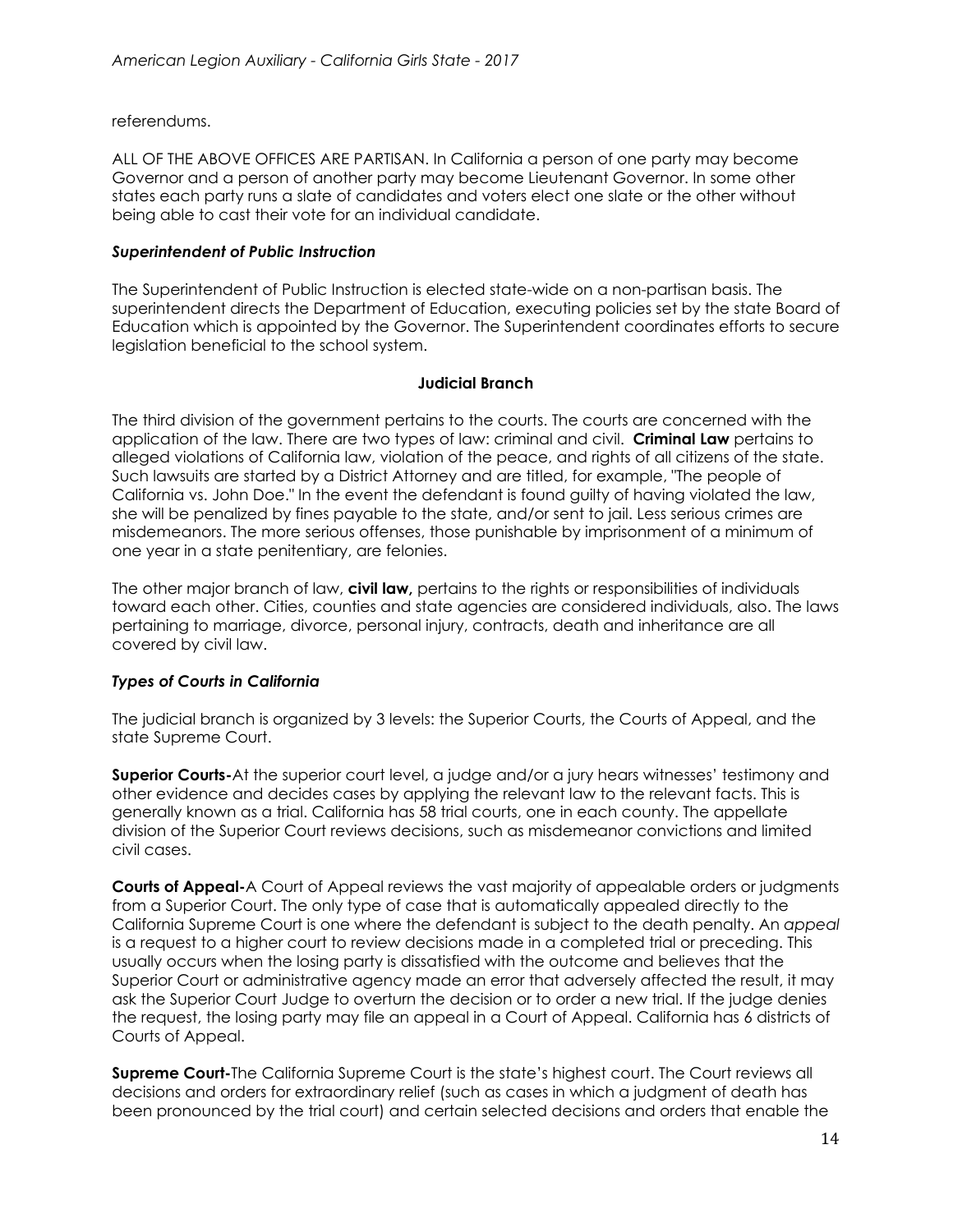Supreme Court to decide important legal questions and to maintain uniformity in the law. The decisions of this Court apply to all other California state courts. Any decision by the state Supreme Court is appealed to the United States Supreme Court. The state has only one Supreme Court.

Justices of the Courts of Appeal and the Supreme Court are appointed by the Governor and their names appear on the ballot every 12 years for confirmation by the voters. Superior Court Judges are appointed by the Governor as well but are elected by the people in the county of the court of which the Superior Court resides.

# **State Procedure at California Girls State**

At Girls State, all constitutional offices are elected, including Superintendent of Public Instruction and Justices of the Supreme Court.

There are two kinds of state offices: partisan and non partisan offices. **Partisan offices** refer to those offices in which you must receive a nomination from your political party at the primary election in order to appear on the general election ballot. They are Governor, Lieutenant Governor, Secretary of State, Attorney General, Treasurer, Controller, Assembly Member and Senator. **Non partisan offices** are those offices in which there is no party affiliation. They are Superintendent of Public Instruction and Supreme Court Justices. The purpose of the primary election for non-partisan offices at Girls State is to narrow the field for the general election. Citizens may sign nomination papers for partisan offices only for candidates who are members of their same political party. Citizens of both parties may sign petitions for non-partisan offices.

The office of **Assembly Member** and **Senator** are partisan state offices and are elected by districts. In Girl State, each city is a district where two Assembly Members and one Senator are elected from each city. There is a special primary and general election for these offices so that the legislature can get organized and functioning before the other state officials are elected. A candidate for Assembly Member or Senator must get all of her required signatures from her own city. The candidate may be her own verification deputy at this level. A minimum of 3 and a maximum of 5 sponsor signatures are required for state Senate and Assembly petitions.

At Girls State, an Acting Secretary of State is appointed by the Chief Counselor. She posts a *Notice of Primary Election* **(#1)**) around the filing area. All state forms which apply to both parties or non partisan offices are **WHITE.** Forms for the Tory party are on **PINK** paper and forms for the Whig party are on **BLUE** paper.

Girls seeking a state office will secure and complete a *Declaration of Candidacy* **(#3)**. After completing that they turn it into the County Clerk's office, pay their filing fee of \$15.00, and get a *Nomination Certificate* **(#4***)* and *Verification Deputy's Affidavit* **(#5***)*.

Candidates are required to file in at least two counties, one of which must be their own county. She must select a verification deputy from each county in which she files. The verification deputy must reside in the county in which the nomination papers are circulated and filed. The candidate must have a minimum of 15 and no more than 20 total sponsor signatures from all of the counties in which she files.

The Deputy County Clerks will check the petitions, post the list of candidates, *State Nominees for* **Public Office (#6),** and send a copy to the Chief Counselor. After the primary election, the election officials of each precinct will send their results to the County Clerk who will compile the results for the county and send them to the acting Secretary of State who will prepare the ballot for the general election, if needed. The candidate with the highest vote for each political party for each office wins the nomination for that office.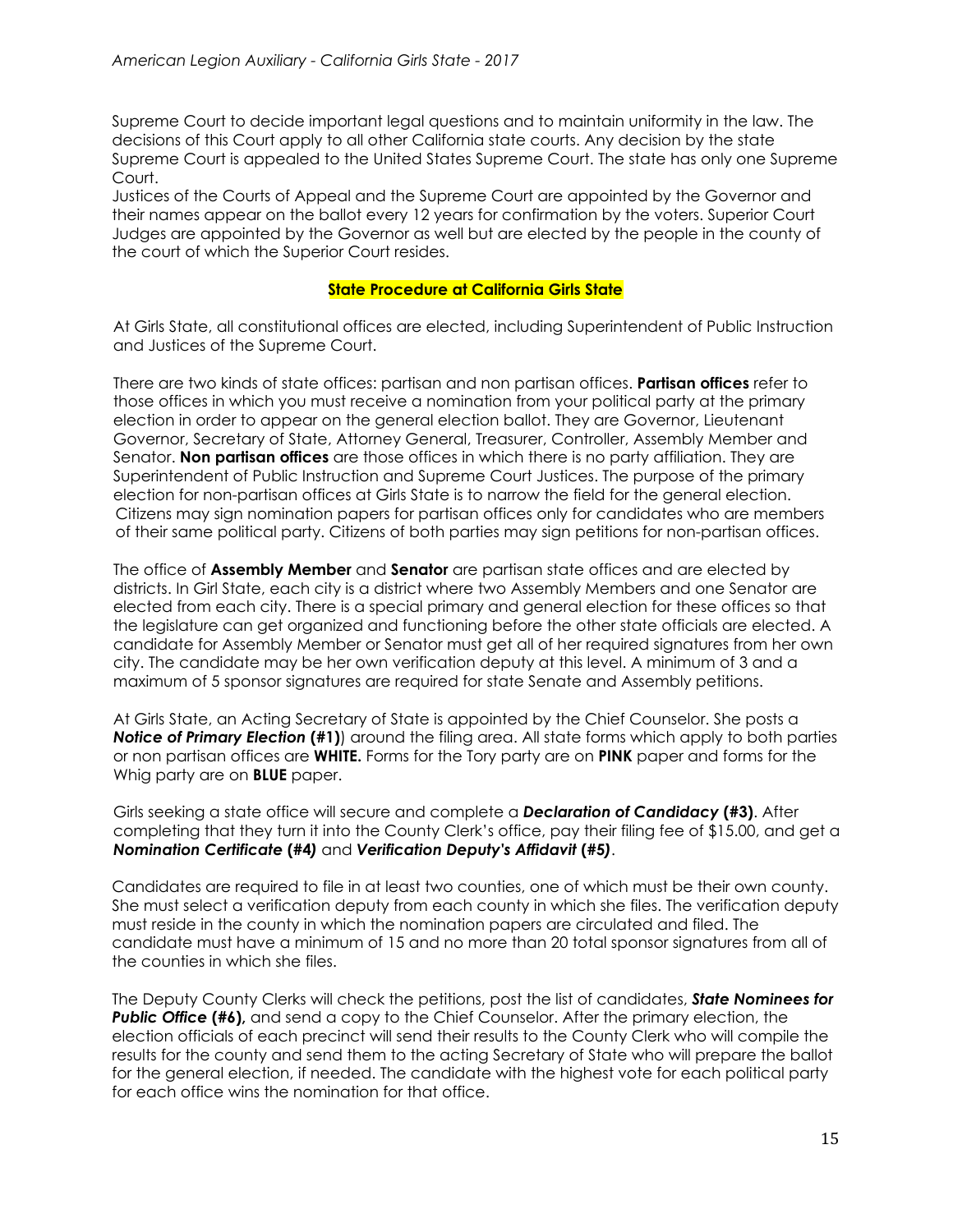For the non-partisan office of **Superintendent of Public Instruction,** the two candidates with the highest number of votes in the primary election will appear on the general election ballot. The nine **Justices of the Supreme Court** who receive the most votes on the primary election will also be placed on the general election ballot. Seven will be elected in the general election, but the two unelected candidates will still participate in the moot court as Clerks.

Prior to the general election, candidates for offices which formulate policy (Governor, Lieutenant Governor, Attorney General, and Superintendent of Public Instruction) will participate in a **whistle stop tour** visiting by rotation the four counties and answering questions from the citizens of each county.

After the acting Secretary of State receives the general election results from the County Clerks she will certify the election results. The duly elected state officials will be sworn in at a public Inaugural Ceremony. After the Inaugural, they will carry out the duties of their office as much as the remaining time at Girls State permits.

# **Judicial Procedure at California Girls State**

At CA Girls State, there will be a **mock Superior Court trial** in each county on the last day of the session. Appropriate county officials and the city Judge from each city will be the major participants in this trial. The mock trial participants include: the city Judges (as witnesses), the Superior Court Judge (county Judge), the District Attorney, the Public Defender, the Sheriff/Coroner, the Jury Commissioner, the Court Reporter (County Clerk), and those citizens selected for jury duty. Citizens will have an opportunity to sit on the jury if their name is selected by the county Jury Commissioner.

There will also be a **Supreme Court style Moot Court** on the last day of the session, whereby the Supreme Court Justices hear arguments by the Attorney General and her Deputy, and the county Superintendents of Schools in a First Amendment case.

# **General Legislative Information at California Girls State**

# *Composition*

The Girls State Legislature is bicameral (two houses) and is composed of the Senate and the Assembly.

The **Senate** has 16 Senators—one from each of the Girls State cities. The Presiding Officer of the Senate is the Lieutenant Governor, called the *President of the Senate,* when performing these duties. Elected by the Senators at the first meeting of the Senate is a President Pro Tempore, generally referred to as the Pro Tem, who presides over the Senate until the Lieutenant Governor takes office.

The **Assembly** has 32 Assemblywomen—two from each city. The Presiding Officer of the Assembly is the *Speaker of the House,* elected by the Assemblywomen at their first meeting.

A **Majority Floor Leader** is elected at the first meeting by the majority party of each House. The Majority Leader is responsible for presiding over any meeting in the absence of the Presiding Officer.

The minority party of each House elects a **Minority Whip.** The Minority Whip is the leader of the minority party in the House and is responsible for assuring party unity when an issue that was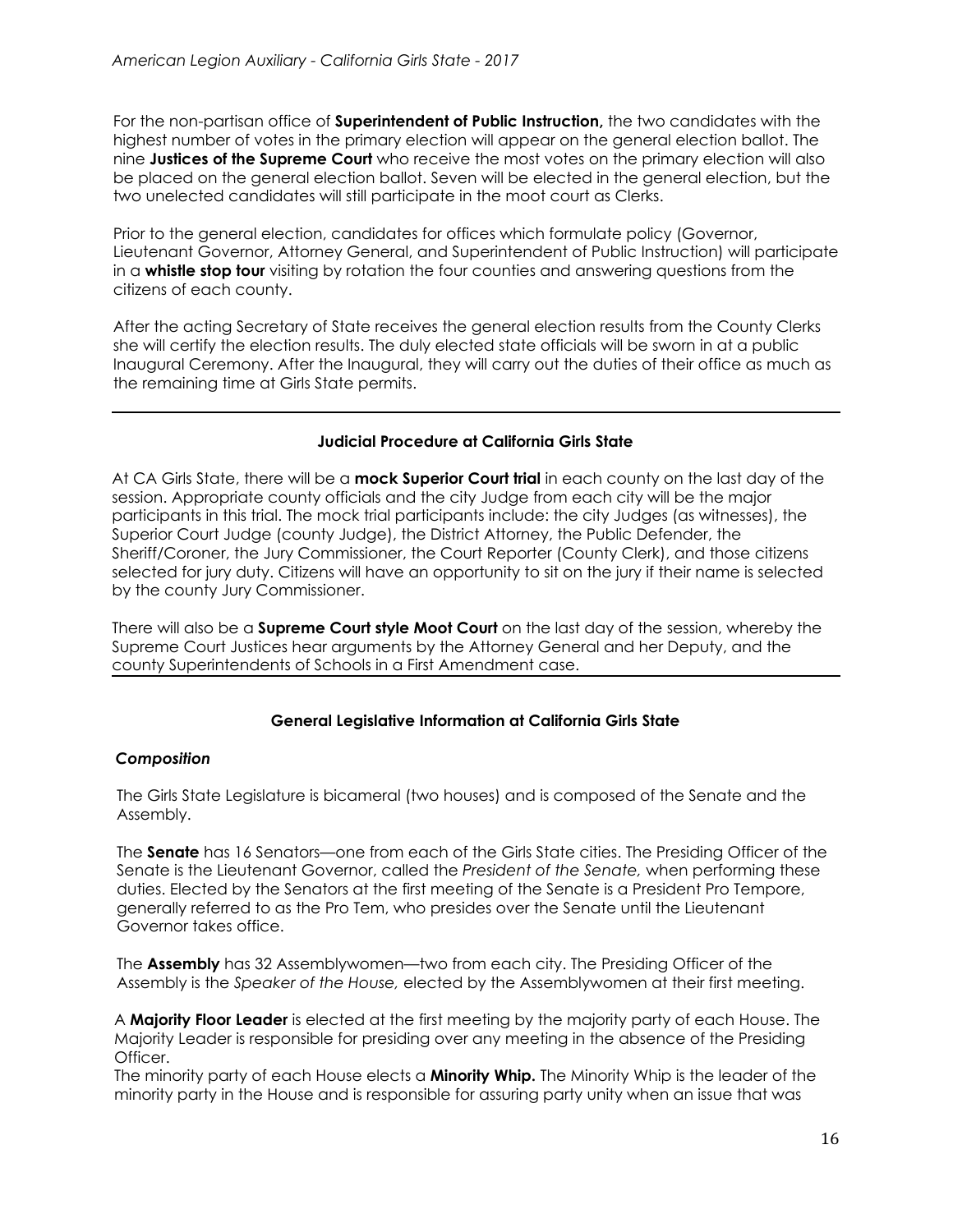addressed in the party platform is being discussed.

## *Appointed Officers and Personnel*

Appointment of officers and personnel are necessary for the smooth functioning of the Legislature. These appointments are made by the counselors assigned to the Legislature, before the first meeting, so that they may be ready to be on duty before business starts. These appointees are to be Girls State citizens who are not elected members of the Legislature.

- Clerk (3 per House)
- Scribe (1 per House)
- Page (4 or more per House)
- Staff Assistant (l or more per Legislator)
- Committee Consultant (1 per standing committee)
- Legislative Counsel and Staff

#### *Legislative Lobbyist*

Any Girls State citizen who is not a Legislator can be a legislative lobbyist. These people address committees when they are meeting in order to give information or state opinions concerning proposals before that committee. Certification by the third clerk of that House is necessary before these people are allowed to speak in the committee meeting.

For a glossary of legislative terms, access the following link: http://www.leginfo.ca.gov/guide.html#Appendix\_B)

## **Elections Synopsis**

#### *Voter Qualifications and Registration*

Elections are the way in which the citizens express their wishes. Setting the **qualifications for voters** is one of the powers left to the states. California specifies that a qualified voter shall be a citizen of the United States, 18 years of age, a resident of California, a resident of the precinct for at least 29 days before the election, and registered to vote.

There are few exceptions to these requirements: Persons declared mentally incompetent cannot vote; convicted felons cannot vote while in prison or on parole. If a voter has recently moved and has not lived in the new precinct for 29 days, she may still vote by going back to her old polling place or by absentee ballot.

#### *How to register*

Voters may register by official postcards which may be obtained from the county Clerk or registrar of voters or at various locations such as post offices. A citizen may register at any time, but must be registered for 29 days before being permitted to vote. There is no charge.

The prospective voter fills out an affidavit or registration, supplying name, address, citizenship, date of birth and political party affiliation, if any. The applicant mails the completed form to the clerk registrar, who then sends a card back verifying the registration.

A person who indicates a political party preference at the time of registration is entitled to vote in the primary election when that party's candidates for office are selected. A voter who *declines to state* a party affiliation when registering to vote will receive a primary ballot listing only ballot propositions and the names of candidates for non-partisan office.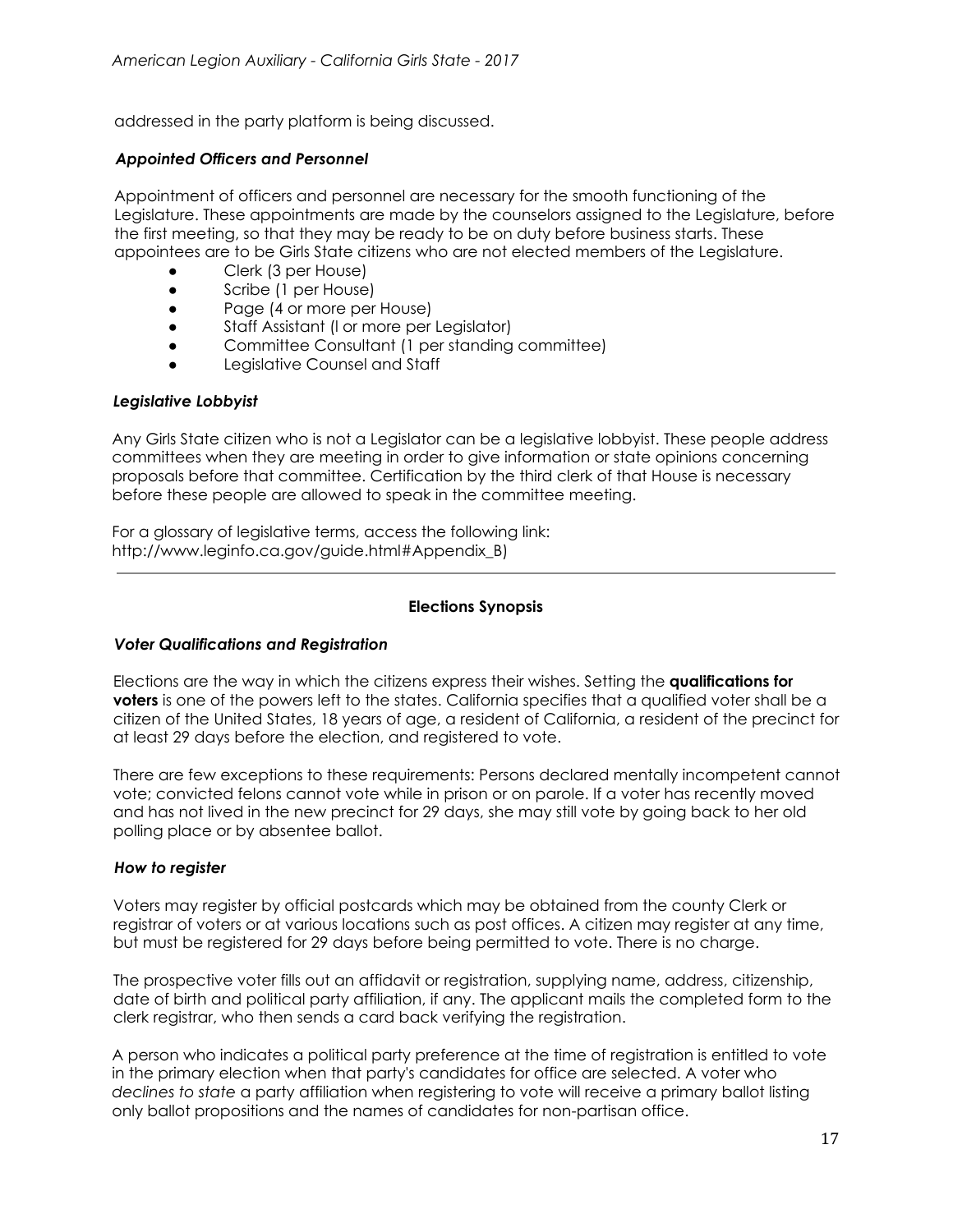An unaffiliated voter, therefore, cannot vote in the primary to select partisan (party) candidates for the offices such as President, Governor, Senator or State Legislator. In the general election all voters may cast ballots for candidates for any political party.

California has permanent voter registration. A voter must re-register only if changing name, address or party affiliation. Failure to vote does not cancel a voter's registration, but failure to respond to a follow up questionnaire from the county Clerk's office does.

# *Absentee Voting*

Any registered voter may apply for an absentee ballot and no special reason is required. Applications may be sent any time up to seven days before an election. Ballots are mailed to those requesting them 7-29 days before the election. They may be returned by mail or turned in at any polling place in the county on Election Day. All absentee ballots must be received by the time the polls close for the specific election.

# *Procedure for Elections*

Prior to any election, a Notice of Election must be published by the City Clerk for city elections, the County Clerk for county elections, and the Secretary of State for state elections.

Nominations are made by petition. Only one candidate may be named in one nomination paper. No elector may sign more than one nomination paper for a particular office. As a signer of a petition, the elector must give her residence and the date of signing and **must sign her name exactly as registered.**

# *Verification Deputy*

The person circulating the petition (verification deputy) must certify that she personally saw each elector sign and that each signature is valid. The nomination papers must be attached to a verified statement by the nominee that she will accept the nomination and the office, if elected. Petitions are filed with a City Clerk for city elections, and the County Clerk for county or state elections. A fee is required. Petitions are checked by the proper clerk to see that all signatures are valid. At Girls State, this same process is followed.

# *Precincts*

Each political unit holding an election is divided into small areas called precincts, each with its own polling place. Election officials are appointed by the appropriate governing body. The election officials usually consist of one Inspector, one Judge and two Clerks. The city or county Clerk must provide all election equipment. Names of candidates are printed on the ballot for each office in random order as provided by the Secretary of State.

# *Voting*

Before the polls are opened, each election official must take an oath of office administered by the Inspector. Ballot boxes shall be exhibited to the first voter and shown to be empty before they are locked.

A voter first signs her name and address on the roster of voters, then is given a ballot to take to the voting booth to vote. Each ballot has a number on it, which the voter returns, leaving the number exposed. The Inspector tears the number off the ballot and returns it to the voter, prior to depositing the ballot in the ballot box.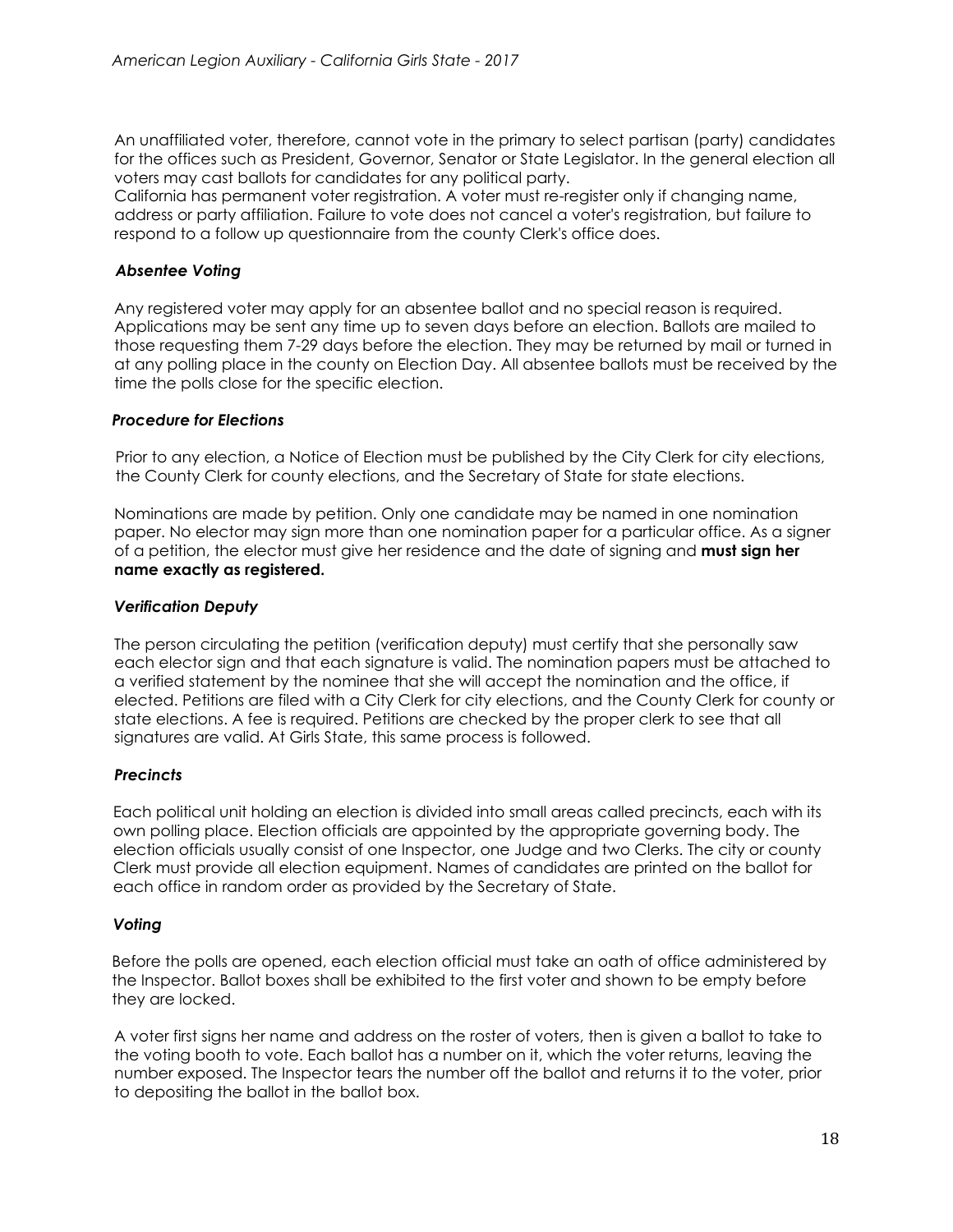When the polls are closed all unused ballots are defaced and sealed in an envelope before the ballot box is opened and the ballots counted. The number of ballots must not exceed the number of names on the roster. The ballots are then tallied by the election board or sent to the county election center in a sealed envelope. Each election official signs her name across the election seal.

A copy of the results must be posted at the polls or at the county election center, depending on the method used to tally. The election returns are canvassed by a commission appointed by the appropriate governing body.

# *Partisan Elections*

Primary elections are held on the first Tuesday following the first Monday in June in even-numbered years. The direct primary primarily serves an election to nominate. When a presidential election primary is consolidated with the regular primary, voters also select delegates to their party's national convention. They do not vote for the delegates as individuals, but as a slate pledged to support a particular candidate. Slates may also be unpledged.

# *General Elections*

General elections are held on the first Tuesday following the first Monday in November in even-numbered years. The same ballot is distributed to everyone for the general election. Each voter selects from among all candidates nominated by the political parties in the June primary and those who file as independents.

# *Non-partisan Elections*

While a candidate for a non-partisan office may be a member of a political party, she cannot list a party affiliation on the ballot. Many non-partisan offices are selected at the primary election if they receive a majority of all votes cast. If no one receives more than 50%, the two candidates with the greatest number of votes run against each other in the general election.

# **Political Parties Synopsis**

A political party is a public organization of citizens working to advance its governmental policies by nominating candidates for office and waging campaigns on their behalf. Anyone who declares a party preference when registering to vote is legally a party member. About 80% of California voters belong to a political party. The chief function of these grass roots members is to select a party nominee in the primary election and support candidates in the general election. Those who wish a more active role within the party may seek a position on the county or state central committee.

The central committees are the permanent organizations for each party. Their organization and operation, including title, membership, function, selection of officers, and time and place of meetings, are determined by law.

The **County Central Committee** organizes campaigns for party candidates in the county. Any registered party member may file a petition asking to be nominated to the committee. Members are elected at the primary election for two year terms; vacancies are usually filled by appointment. In addition to elected members, party incumbents and nominees from that county are members with full privileges, including voting. The membership of the committee